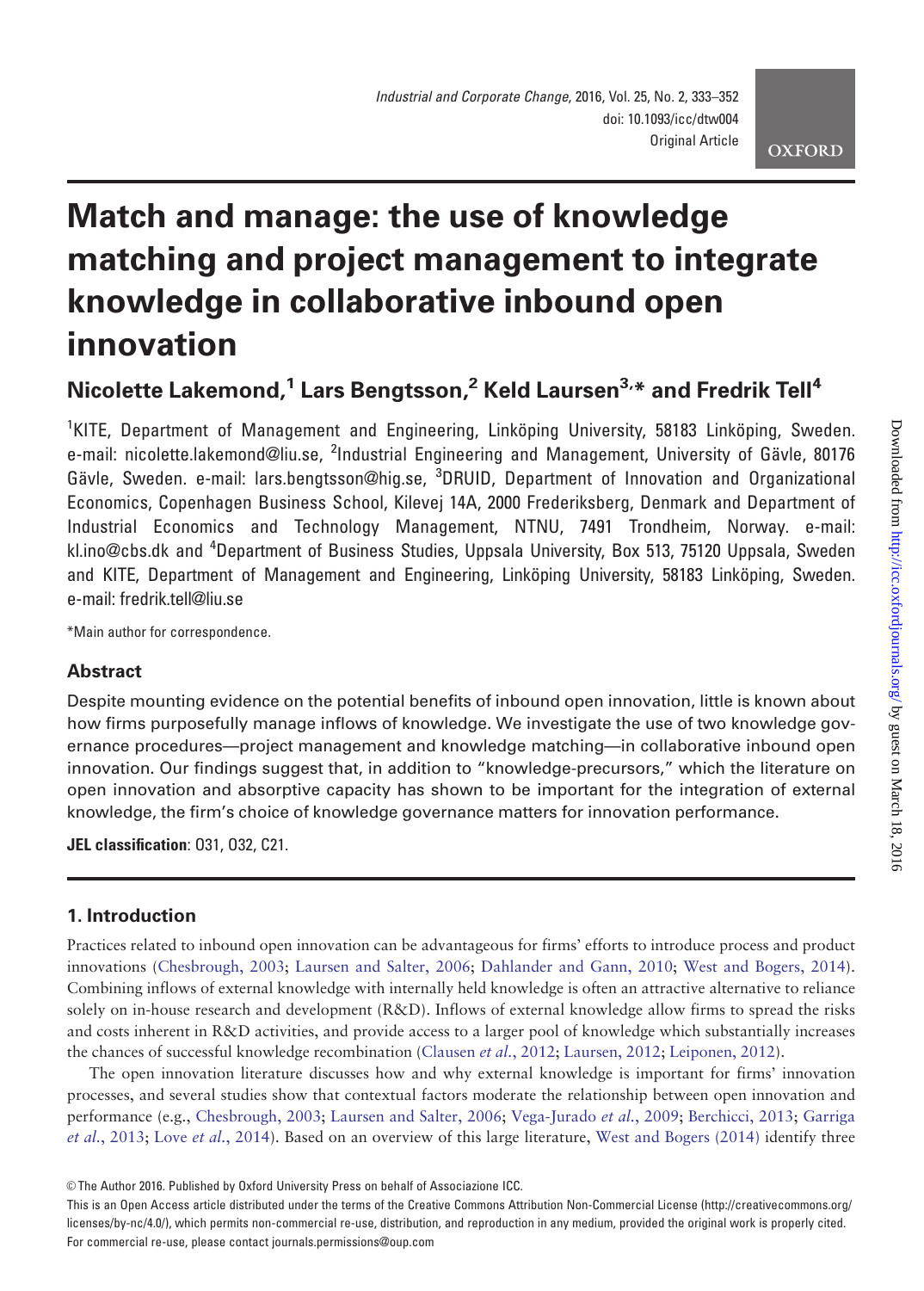major steps in the process of open innovation: obtaining knowledge (both the search for and acquisition of knowledge), integrating knowledge, and commercializing knowledge. In this article, we focus on how external knowledge is integrated with the focal firms' internal knowledge. Most work on the integration of external knowledge adopts an absorptive capacity approach ([West and Bogers, 2014\)](#page-17-0). In their ground-breaking contribution, Cohen and Levinthal [\(1990:](#page-15-0) 128) highlight absorptive capacity as a cornerstone of innovation performance and define it as the "ability to identify, assimilate, and exploit knowledge from the environment." However, in much of the subsequent research drawing on the notion of absorptive capacity in relation to assimilation as knowledge integration, the focus is on knowledge-related precursors to absorptive capacity reflected in the firm's internal R&D activity (e.g., [Grimpe](#page-16-0) [and Sofka, 2009;](#page-16-0) [Rothaermel and Alexandre, 2009](#page-17-0); [Spithoven](#page-17-0) et al., 2010; [Volberda](#page-17-0) et al., 2010; [Schildt](#page-17-0) et al., [2012;](#page-17-0) [Berchicci, 2013](#page-14-0); [Bertrand and Mol, 2013](#page-14-0)). This stream of work includes research on open innovation and collaboration for innovation more generally. However, very few studies of open innovation and interfirm innovation collaboration study the explicit organizational procedures that facilitate absorptive capacity and knowledge integra-tion (however, see Badir et al.[, 2009](#page-14-0); and Foss et al.[, 2011](#page-15-0)). Given the fairly general consensus on the potential benefits of open innovation, this is surprising—not least since it has been observed that open innovation collaborations are likely to fail in the absence of appropriate organizational procedures (see, for instance, [Dahlander and Piezunka,](#page-15-0) [2014\)](#page-15-0).

Drawing on knowledge integration and knowledge governance theories [\(Grant, 1996;](#page-15-0) [Grandori, 2001](#page-15-0); [Postrel,](#page-17-0) [2002;](#page-17-0) [Nickerson and Zenger, 2004;](#page-16-0) Foss et al.[, 2010;](#page-15-0) [Tell, 2011\)](#page-17-0), we contribute to filling this gap in the literature by proposing an analysis of knowledge integration via inbound open innovation collaboration seen as a knowledge governance problem—specifically pertaining to agents' motivations to collaborate and coordination of knowledge problems. We investigate the use and effects of two knowledge governance procedures—*project management* and knowledge matching—in collaborative, inbound open innovation in manufacturing firms in Finland, Italy, and Sweden.

By project management, we mean the firm's overall use of project management techniques, such as formal plans and milestones, formal evaluations of collaborative projects, and provision of incentives to increase collaborative partners' efforts, aimed at controlling and managing collaborative projects. Project management involves managerial efforts to mitigate agency and cooperation problems in collaborative inbound open innovation. Knowledge matching refers to the firm's efforts to achieve a good match among collaborating partners' technological competences, to obtain access to partners' knowledge resources, and to ensure complementarity and synergies among partners' knowledge bases, which, in turn, allow informal and tacit coordination of the joint activity. We focus on the inflow of external knowledge within an open innovation process involving R&D collaboration with important external knowledge sources such as value chain partners, universities and research institutes, and firms in other industries. To our knowledge, this is the first study showing that interfirm knowledge governance, in terms of organizational procedures, is an important determinant of innovation performance derived from (inbound open) innovation collaboration.

In line with the mainstream open innovation literature (e.g., [Chesbrough, 2003](#page-15-0); [Laursen and Salter, 2006](#page-16-0); [West and](#page-17-0) [Bogers, 2014\)](#page-17-0), our unit of analysis is the focal firm which engages in collaborative inbound open innovation, and we propose a model in which collaborative innovation projects are governed by firm-level organizational procedures rather than one in which knowledge governance procedures are specific to each collaborative project. Our assumption is supported by empirical evidence suggesting that, due to organizational imprinting, firms' organizational procedures are persistent over time (see e.g., [Hannan](#page-16-0) et al., 1996; Baron et al.[, 1999](#page-14-0)), and that these organizational procedures are in-grained in individuals operating across organizational boundaries ([Higgins, 2005](#page-16-0); [McEvily](#page-16-0) et al., 2012).

Our econometric analysis supports the idea that both project management and knowledge matching are associated with performance gains in open innovation involving different types of partners. We find empirical support also for the idea that knowledge matching is important regardless of the collaboration partner breadth of the focal firm, and that project management matters relatively more for open innovation involving numerous different types of collaboration partners. However, contrary to our theoretical expectations, we find that knowledge matching matters for open innovation-related gains across all stages of the open innovation process, while project management has a significant influence only in the idea stage of the process. In other words, our results do not support the idea that the relative importance of project management procedures compared to knowledge-matching procedures increases in the later stages of the innovation process.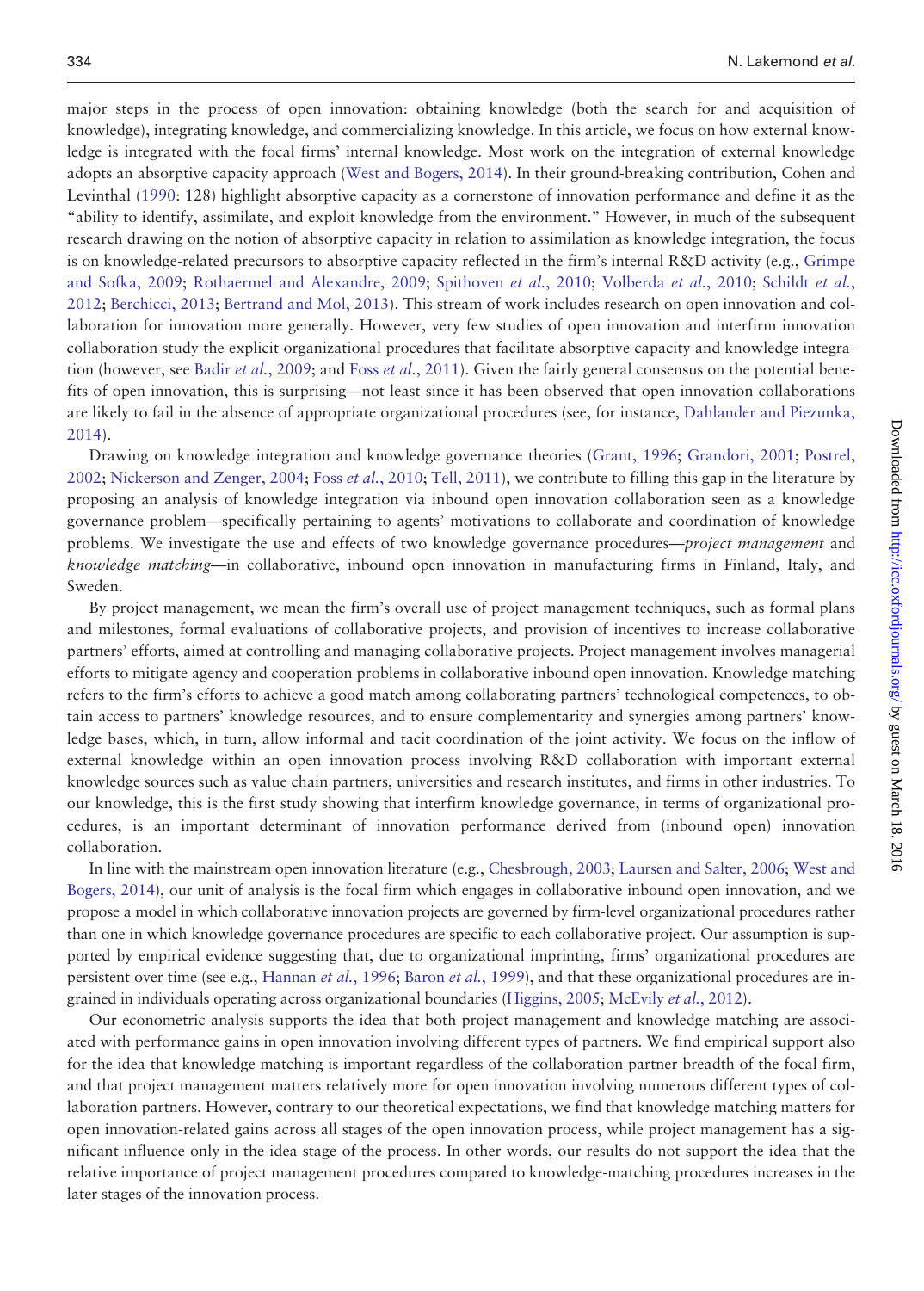#### 2. Theoretical background and prior literature

#### 2.1 Open innovation and knowledge governance

How firms manage and organize knowledge flows in interorganizational relationships are central to collaborative inbound open innovation. As stated above, we adopt a knowledge governance approach to analyze this context. This approach to open innovation is related closely to knowledge-based theories of the firm ([Williamson and Winter,](#page-17-0) [1991;](#page-17-0) [Kogut and Zander, 1992;](#page-16-0) [Grant, 1996\)](#page-15-0). Organizing innovation involves a choice among governance modes: hierarchy, market, or hybrid. While [Chesbrough \(2003\)](#page-15-0) refers to hierarchy as closed innovation, the market mode refers to transactions in the markets for technology (cf. Arora et al.[, 2001](#page-14-0)), and examples of hybrid governance can be found in collaborations among organizations (cf. [Powell, 1987](#page-17-0); [Williamson, 1991](#page-17-0)). [Felin and Zenger \(2014\)](#page-15-0) distinguish four open innovation knowledge governance settings: markets/contracts, partnerships/alliances, contests/ tournaments/platforms, and users/communities. We are interested primarily in the hybrid or partnerships and alliances form of governance, which is concerned specifically with collaborative innovation. Note that in this study we do not investigate other types of inbound open innovation efforts such as the markets for technology and ideas [\(Arora and Gambardella, 2010](#page-14-0); [Gans and Stern, 2010\)](#page-15-0), intellectual property rights strategies [\(Somaya, 2012;](#page-17-0) [Granstrand and Holgersson, 2013;](#page-15-0) [Laursen and Salter, 2014](#page-16-0); Zobel et al.[, 2016\)](#page-17-0), or crowdsourcing [\(Afuah and](#page-14-0) [Tucci, 2012;](#page-14-0) [Seidel and Langner, 2015\)](#page-17-0). Our focus is on firms that have chosen an inbound open innovation strategy, which implies relationships with one or more partners, to acquire and integrate knowledge (see e.g., [Fey and](#page-15-0) [Birkinshaw, 2005](#page-15-0)). From the perspective of the knowledge-seeking firm, these relationships can be described as collaborative inbound open innovation.

It is often claimed that there are two fundamental organizational design problems in organizational economics: those due to lack of motivation and those due to coordination failures. When an individual becomes part of an organization, he or she needs to be motivated to act since the full consequences of his or her actions are not borne by the individual, and also the individual's activities need to be coordinated to be productive (see, for instance, [Milgrom and](#page-16-0) [Roberts, 1992](#page-16-0); [Postrel, 2009](#page-17-0)). According to [Heath and Staudenmayer \(2000\)](#page-16-0): 156: "In order to accomplish their work, organizations must solve two problems: motivating individuals so that their goals are aligned (the agency problem), and organizing individuals so that their actions are aligned (the coordination problem). Almost all of the founding texts in organizational economics emphasize the importance of both problems: agency and coordination ... "

Agency problems create the need for safeguards and control mechanisms in order to assure alignment of incentives [\(Roberts, 2004\)](#page-17-0). Coordination problems stem from the trade-off between the benefits derived from specialized knowledge, and the need for some shared knowledge in order to integrate specialized knowledge [\(Postrel, 2002;](#page-17-0) [Grant and Baden-Fuller, 2004](#page-15-0); [Tell, 2011](#page-17-0)). This calls for knowledge governance mechanisms to coordinate specialized knowledge efficiently, and to minimize the costs related to redundancy of complex knowledge ([Grant, 1996;](#page-15-0) [Grandori, 2001](#page-15-0); [Johansson](#page-16-0) et al., 2011). Conceptually, collaborative inbound open innovation knowledge governance contexts are characterized by the use of bilateral and multilateral, and also socially embedded communication channels, combined with both high-powered and cooperative incentives [\(Felin and Zenger, 2014\)](#page-15-0). This implies a setting that is complex and can lead to problems for knowledge-seeking firms trying to devise procedures to induce and coordinate knowledge flows. Drawing on [Grant \(1996\)](#page-15-0) and Srikanth and Puranam ([2011,](#page-17-0) [2014](#page-17-0)), we can distinguish between "formal and explicit" and "informal and implicit" coordination. The former mechanism relies on rules and routines, while the latter relies on frequent communication and/or tacit awareness of the knowledge held by other individuals and partner firms (see [Srikanth and Puranam, 2011](#page-17-0)).

Chesbrough and Bogers ([2014:](#page-15-0) 17) describe open innovation as: "a distributed innovation process based on purposively managed knowledge flows across organizational boundaries, using pecuniary and non-pecuniary mechanisms in line with the organization's business model." This definition emphasizes the purposive management of knowledge flows across organizational boundaries. We would suggest that such purposive management is related to the two central problems considered by organizational economics—agency and coordination. These problems are important for both the firm's internal organization and hybrid organizational forms, such as collaborative inbound open innovation, in which knowledge integration across organizational borders is critical.

Knowledge governance has direct links to contemporary research on open innovation, absorptive capacity, and external knowledge acquisition. The integration of external knowledge with the firm's internal R&D activities is an important stage in open innovation [\(West and Bogers, 2014\)](#page-17-0). It requires the capabilities to assimilate external knowledge. The integration of external knowledge is a central issue in the literature on absorptive capacity, which suggests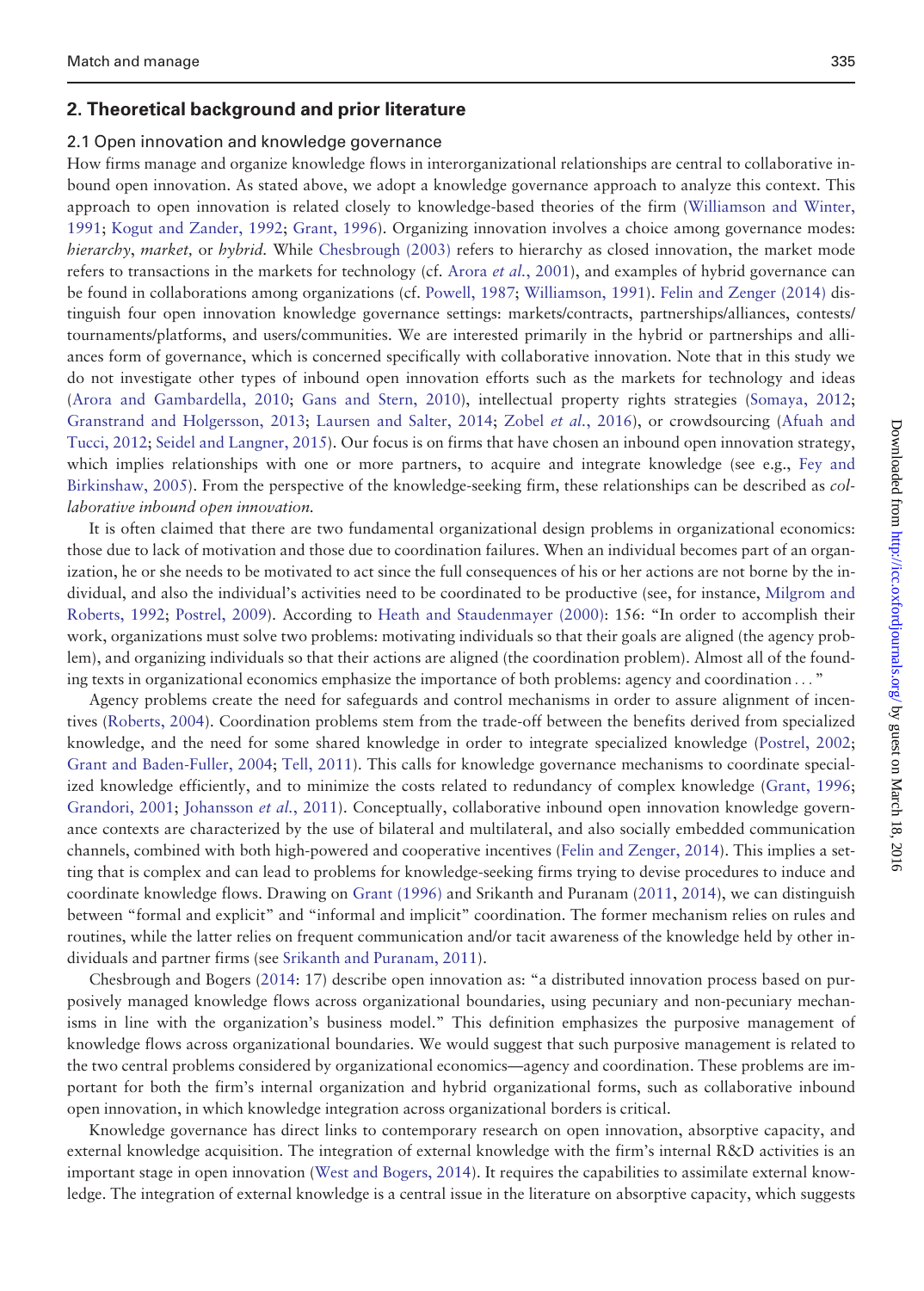that the firm's innovation performance is related to its capacity to absorb external knowledge [\(Cohen and Levinthal,](#page-15-0) [1990;](#page-15-0) [Lane and Lubatkin, 1998;](#page-16-0) [Zahra and George, 2002](#page-17-0); [Lim, 2009;](#page-16-0) [Berggren](#page-14-0) et al., 2016). Although absorptive capacity refers fundamentally to multiple learning processes, it is conceived by [Cohen and Levinthal \(1990\)](#page-15-0) and several more recent studies as referring to internal R&D (see e.g., [Hoang and Rothaermel, 2010;](#page-16-0) [Bertrand and Mol,](#page-14-0) [2013\)](#page-14-0). For instance, empirical studies conducted by [Rothaermel and Alexandre \(2009\)](#page-17-0) and [Berchicci \(2013\)](#page-14-0) demonstrate the central role of internal R&D for balancing internal and external innovation activities to maximize innovation output. Similarly, in a study of high-tech Taiwanese manufacturing firms, [Hung and Chou \(2013\)](#page-16-0) find that internal R&D positively moderates the relationship between the management of inbound open innovation and firm performance. Absorptive capacity contributes to the integration of external knowledge through both firm-level (i.e., increased knowledge diversity increases the ability to absorb external knowledge) and relationship-level (i.e., increased similarity of knowledge bases among partners increases the ability to absorb that partner's knowledge) ef-fects ([Lane and Lubatkin, 1998](#page-16-0); Schildt *et al.*[, 2012\)](#page-17-0). Thus, the absorptive capacity of knowledge-seeking firms is crucial for the integration of external knowledge through collaborative inbound open innovation. However, an ex-tensive review of the absorptive capacity literature [\(Volberda](#page-17-0) *et al.*, 2010: 941) highlights the relative neglect of the organizational design antecedents to integrating external knowledge. To address this gap, we complement absorptive capacity with knowledge governance theories to inform our study of knowledge integration in collaborative inbound open innovation.

Firms that engage in inbound open innovation are likely to search for the competencies required for this strategy to be effective [\(West and Bogers, 2014](#page-17-0)). Some of these competencies are related to the governance of knowledge in open innovation to achieve the successful integration of external and internal knowledge. Governance, as a set of explicit organizational procedures, has been identified as important for open innovation [\(Vanhaverbeke and Cloodt,](#page-17-0) [2006;](#page-17-0) [Dahlander](#page-15-0) et al., 2008; [Huizingh, 2011](#page-16-0)), but there is little systematic evidence on the governance procedures related to inbound open innovation and knowledge flows in the open innovation process. One exception is Foss [et al.](#page-15-0) [\(2011\),](#page-15-0) which examines how external knowledge in the form of customer knowledge is incorporated in the focal firm's innovation process, and how the focal firm's formal organization (organizational practices including what we describe here as knowledge governance procedures) enables this process. However, Foss and coauthors focus on one specific knowledge source, and consider only intraorganizational knowledge governance procedures. A related contribution is Badir *et al.* [\(2009\)](#page-14-0), which provides in-depth comparative case studies of three collaborative new product development projects to investigate how intraorganizational design antecedents of "network lead companies" influence communication in the performance of such projects with strategic alliance partners. In the present article, we investigate a broader range of partners and focus on the interorganizational procedures used by focal firms to facilitate collaborative inbound open innovation between partners.

#### 2.2 Project management and knowledge matching

We distinguish between two types of empirically observable knowledge governance procedures in collaborative inbound open innovation: project management and knowledge matching. Project management includes motivation and coordination of partner activities through the setting of goals and formulation of plans, combined with monitor-ing, evaluation, and incentives ([Du Chatenier](#page-15-0) et al., 2010). Knowledge matching involves the coordination of knowledge assets and the establishment of learning processes among partners in order to benefit from knowledge complementarities and to create synergies [\(Cassiman and Veugelers, 2006\)](#page-15-0). Project management includes mechanisms for motivation and formal, explicit coordination, while knowledge matching involves both informal (i.e., via ongoing communication) and tacit coordination (i.e., which does not require ongoing communication). Project management procedures include goal setting, performance assessment, and provision of incentives, aimed at motivating the individuals participating in the collaborative activity and at aligning the incentives among participating firms to mitigate opportunistic behavior and moral hazard in the interests of the common activity [\(Williamson, 1985;](#page-17-0) [Grandori, 2001;](#page-15-0) [Roberts, 2004\)](#page-17-0). At the same time, project management is aimed also at coordinating the collaborative activity through formal rules and routines ([Cyert and March, 1963;](#page-15-0) [Grant, 1996\)](#page-15-0).

Knowledge matching is related to achieving a good match among the collaborating partners' technological competencies, obtaining access to the partners' knowledge resources, and ensuring synergies among partners' knowledge bases. As noted above, it involves informal and tacit coordination of activities. Tacit coordination mechanisms have been defined as "mechanisms that enable the formation and leverage of common ground without the need for direct,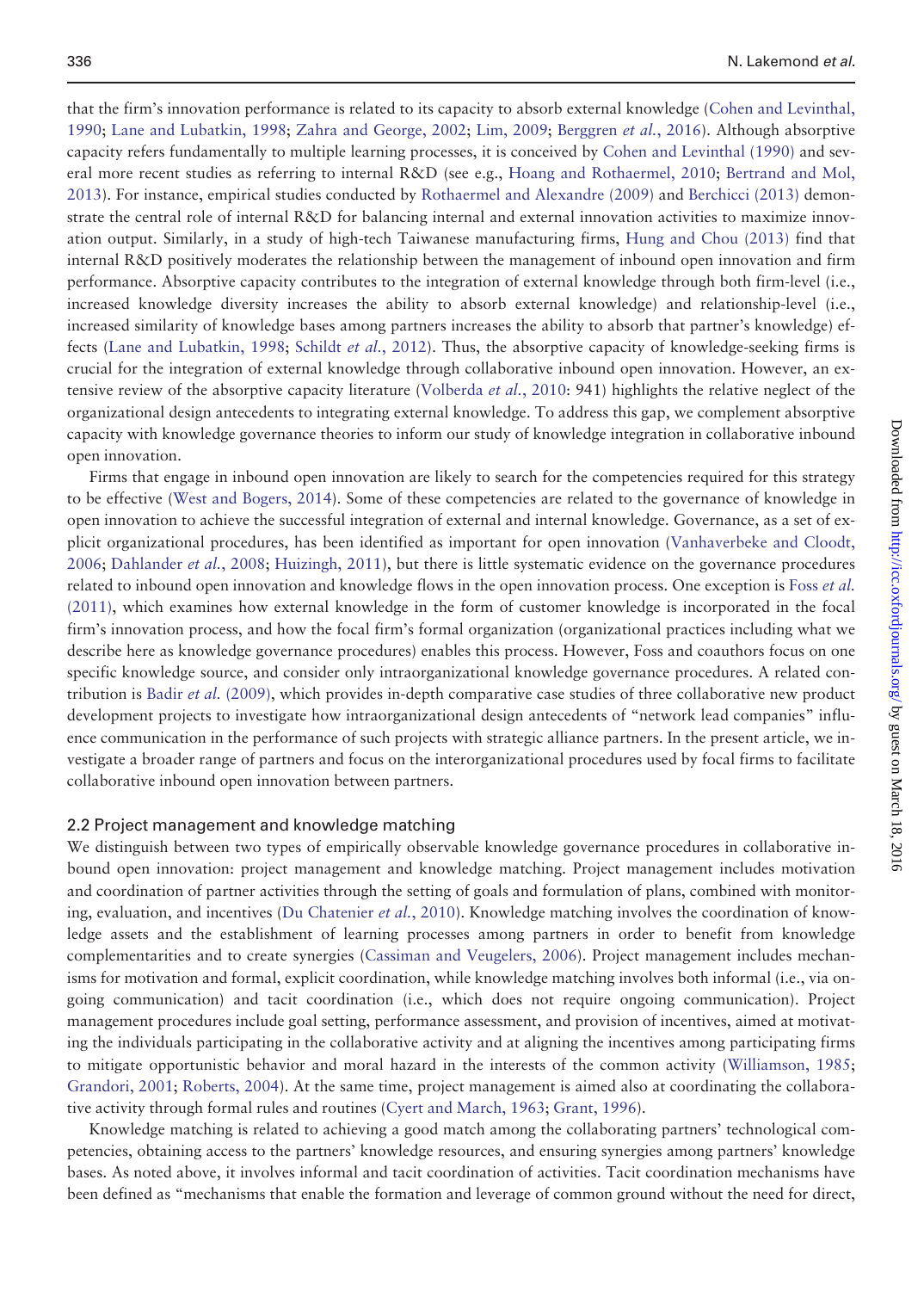ongoing communication" [\(Srikanth and Puranam, 2011:](#page-17-0) 850). Central to our argument is that knowledge matching provides the basis for this common ground, which, in turn, may also promote informal as well as tacit coordination mechanisms that involve the formation of common identities and shared representations ([Brown and Duguid, 1991;](#page-14-0) [Kogut and Zander, 1996](#page-16-0)), group problem-solving processes [\(Grant, 1996\)](#page-15-0), and related clan control [\(Ouchi, 1980;](#page-17-0) [Turner and Makhija, 2006\)](#page-17-0). Despite being distinct procedures, project management and knowledge matching are not mutually exclusive.

## 3. Hypotheses

#### 3.1 Project management in collaborative inbound open innovation

As argued above, project management procedures are aimed at coordinating collaborative activities through formal rules and routines, and at motivating individuals and aligning the interests of collaborating partners. We would argue that these aspects of collaborative innovation management are crucial. Project management endows the focal firm with the capacity to identify and specify the order of events ([Nickerson and Zenger, 2004](#page-16-0)), which, given the strong explorative element of open collaborative innovation, is especially important. Project management can be used to mitigate the challenges that arise in open innovation related to high levels of uncertainty and constraints on resource availability. All innovation activities tend to be complex and uncertain [\(Dosi, 1988;](#page-15-0) Holmström, 1989; [Aghion and](#page-14-0) [Tirole, 1994\)](#page-14-0). Inbound collaborative open innovation is especially complex and uncertain [\(Laursen](#page-16-0) et al., 2012) and benefits from the structure and coordination provided by formal plans and milestones and formal evaluations of the collaborative activity, which are part of project management. In addition, since open innovation collaborations are often resource constrained, formal coordination through project management procedures can help to ensure that limited resources are not overstretched.

Given the complexity and uncertainty of innovation there is also a need to motivate the participating parties. In the absence of plans, milestones, or incentives, open innovation collaborations can be vulnerable to shirking behavior by the participating individuals and organizations. At the same time, open innovation collaborations are also vulnerable to the collaborators' opportunistic behaviors, and to moral hazard [\(Pisano, 1990\)](#page-17-0). Project management procedures render the participating parties explicitly accountable, and help to align incentives in order to avoid these problems. Thus, we hypothesize that:

H1a The use of project management contributes positively to the performance of collaborative inbound open innovation.

#### 3.2 Knowledge matching in collaborative inbound open innovation

While project management procedures set the conditions for knowledge governance by setting formal objectives, milestones, and incentives, mechanisms to achieve complementarities and synergies are also required for knowledge integration and subsequent innovation, through procedures for knowledge matching. Close collaboration among the partner companies is required to create "the necessary complementary technology inputs enabling these companies to capitalize on economies of scope through joint efforts" [\(Hagedoorn, 1993](#page-16-0): 372). Given the complexity and level of unpredictability of joint innovation activities, they require informal as well as implicit/tacit coordination. As [Grant \(1996\):](#page-15-0) 115 argues, in general, efficiency in organizations tends to be associated with the enforcement of rules, routines, and other mechanisms that economize on communication and knowledge transfer, with (costly) informal and tacit coordination reserved for "unusual, complex, and important tasks." We would argue that collaborative inbound open innovation activities are unusual, complex, and important. Informal coordination can involve ongoing communication between the involved parties, and is expensive, but helps to minimize transfer of redundant knowledge. Tacit coordination involves awareness (without the need for ongoing communication) of a collaboration partner's technological knowledge, which, again, reduces knowledge redundancy and costly knowledge transfer. Knowledge matching promotes efficient knowledge transfer and integration since it enables the coordination of mutual learning and collaboration activities [\(Demsetz, 1988](#page-15-0); [Brown and Duguid, 1991;](#page-14-0) [Kogut and Zander, 1996;](#page-16-0) [Carlile, 2002](#page-15-0), [2004;](#page-15-0) [Bechky, 2003\)](#page-14-0). As already mentioned, knowledge matching is based on building a common ground that enables different specialists to communicate with each other, facilitates tacit understanding, allows as-sessment of each other's domain specific knowledge, and enables problem solving ([Bechky, 2003](#page-14-0); [Enberg](#page-15-0) et al., [2006;](#page-15-0) Badir et al.[, 2009](#page-14-0)). Knowledge integration is achieved by identifying complementary knowledge assets and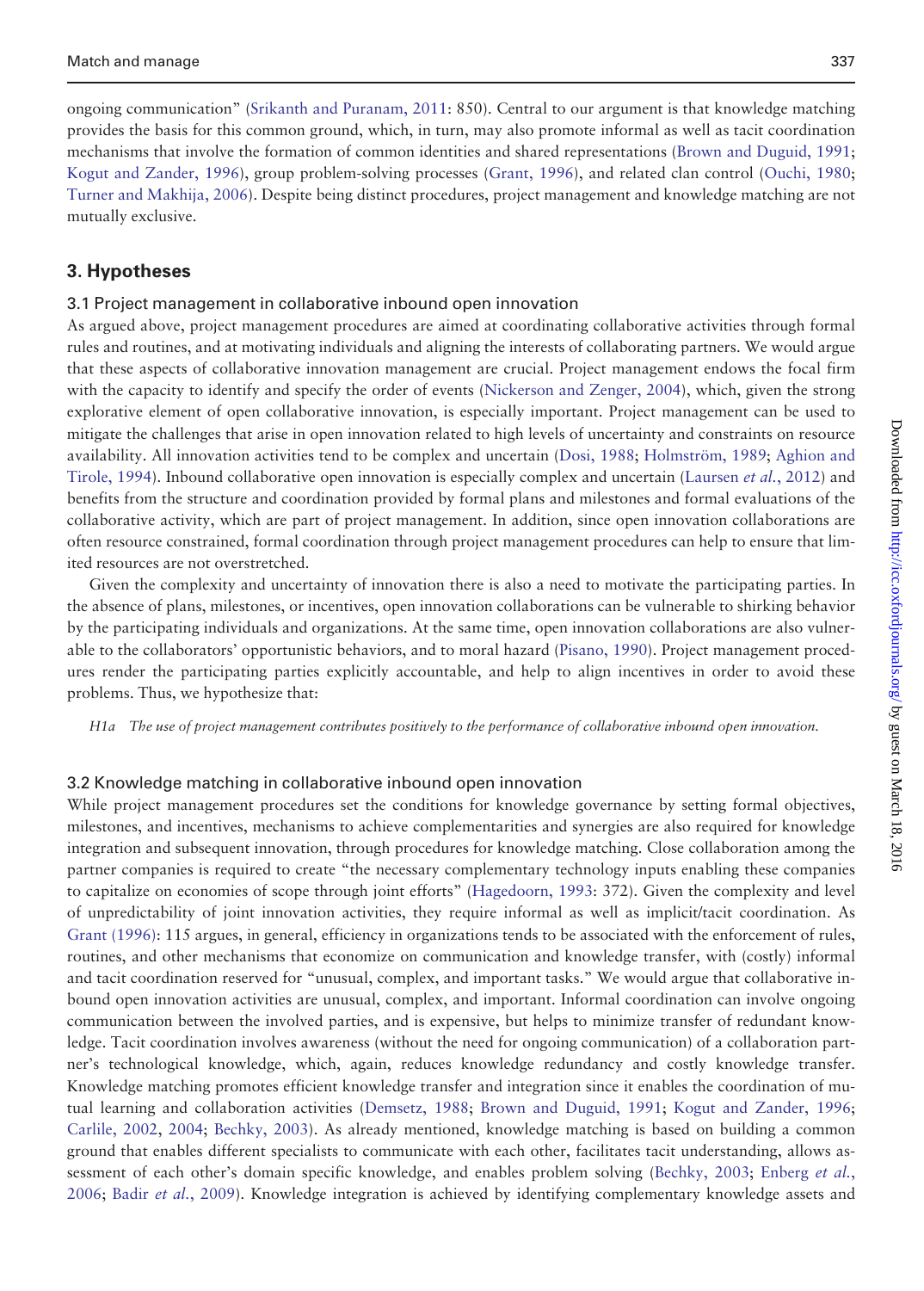technologies in order to achieve cross-fertilization of scientific disciplines and fields of technology (see e.g., [Grant and Baden-Fuller, 2004](#page-15-0); [Lin and Chen, 2006](#page-16-0); [Parmigiani and Rivera-Santos, 2011\)](#page-17-0). Consequently, in collaborative inbound open innovation, knowledge governance based on knowledge-matching procedures is expected to have a positive impact on performance derived from collaborative open innovation activities. Thus, we hypothesize that:

H1b The use of knowledge matching contributes positively to the performance of collaborative inbound open innovation.

#### 3.3 Project management and knowledge matching in the stages of the innovation process

The innovation problem requiring a solution may vary through the stages of the product development process [\(Cooper, 2008;](#page-15-0) [Gronlund](#page-16-0) et al., 2010); some firms may be more active in the early stages, and some may be more active in the later stages of the collaborative activity. Here, we consider the idea, implementation, and commercialization stages, and we expect the relative importance of project management and knowledge matching in inbound collaborative innovation to vary according to the stages of the innovation process in which the focal firm is engaged. This is based on three main reasons.

First, knowledge matching is an organizational procedure aimed at matching the partners' technological competencies, obtaining access to the partners' knowledge resources, and ensuring synergies with partners' knowledge bases. This allows access to specialized knowledge and the results of the collaborating partners' innovation efforts. The pooling of this knowledge can produce economies of scale in R&D [\(Ahuja, 2000\)](#page-14-0). Accordingly, knowledge matching should facilitate knowledge recombination directly and, since the idea-generation stage involves knowledge recombination very intensely ([Kogut and Zander, 1992;](#page-16-0) [Fleming and Sorenson,](#page-15-0) [2004\)](#page-15-0), knowledge matching should promote innovation outcomes for firms that collaborate in this particular stage of the process. At the same time, project management involves formalization, which can restrict the number of organizational members with access to the external partners' knowledge [\(Jansen](#page-16-0) et al., 2005). This can restrict the opportunities for knowledge recombination, which is crucial in the early stages of innovation. This "exploration disadvantage" related to formal project management is likely to be less of a problem in the later, more exploitative stages, which are focused more on solving concrete problems and finalizing the collaborative innovation activity.

Second, knowledge-matching procedures can provide common ground for both ongoing communication and tacit information (through awareness) about the knowledge possessed by collaboration partners. Ongoing communication provides informal coordination of these complex activities, while awareness enables tacit coordination [\(Srikanth and](#page-17-0) [Puranam, 2011](#page-17-0)) of the relevant innovation activities and reduces knowledge redundancy and costly knowledge transfer. Given that the early stage of open innovation activities depends on what [Srikanth and Puranam \(2011\)](#page-17-0) term "complex interdependence" among the participants, tacit coordination may be particularly beneficial since the later implementation and commercialization stages rely less on knowledge recombination. In other words, firms that engage in open innovation collaboration in the early stages should derive more benefit from knowledge-matching procedures than from project management. The later stages of innovation also require a level of complex interdependence, but this is arguably less crucial than in the early stage.

Third, the early stage of the open innovation process tends to be precompetitive, while the later implementation and commercialization stages involve some level of competition, which can result in the emergence of opportunistic behavior. Knowledge matching *per se* does not protect against opportunistic behavior, but project management procedures can include formal safeguards such as hostage exchanges of assets, and third-party mediation to resolve conflicts ([Pisano, 1990](#page-17-0)). Given that opportunistic behavior is more likely in the later stages, formal project management should be relatively more important to successful collaborative activity for firms that collaborate in the later stages, compared to knowledge governance controlled by knowledge matching. These arguments lead to the following two hypotheses:

H2a The use of project management, compared to knowledge matching, contributes more to open innovation-related performance for firms that collaborate in the later implementation and commercialization stages of open innovation. H2b The use of knowledge matching, compared to project management, contributes more to open innovation-related performance for firms that collaborate in the early, idea-generation stage of open innovation.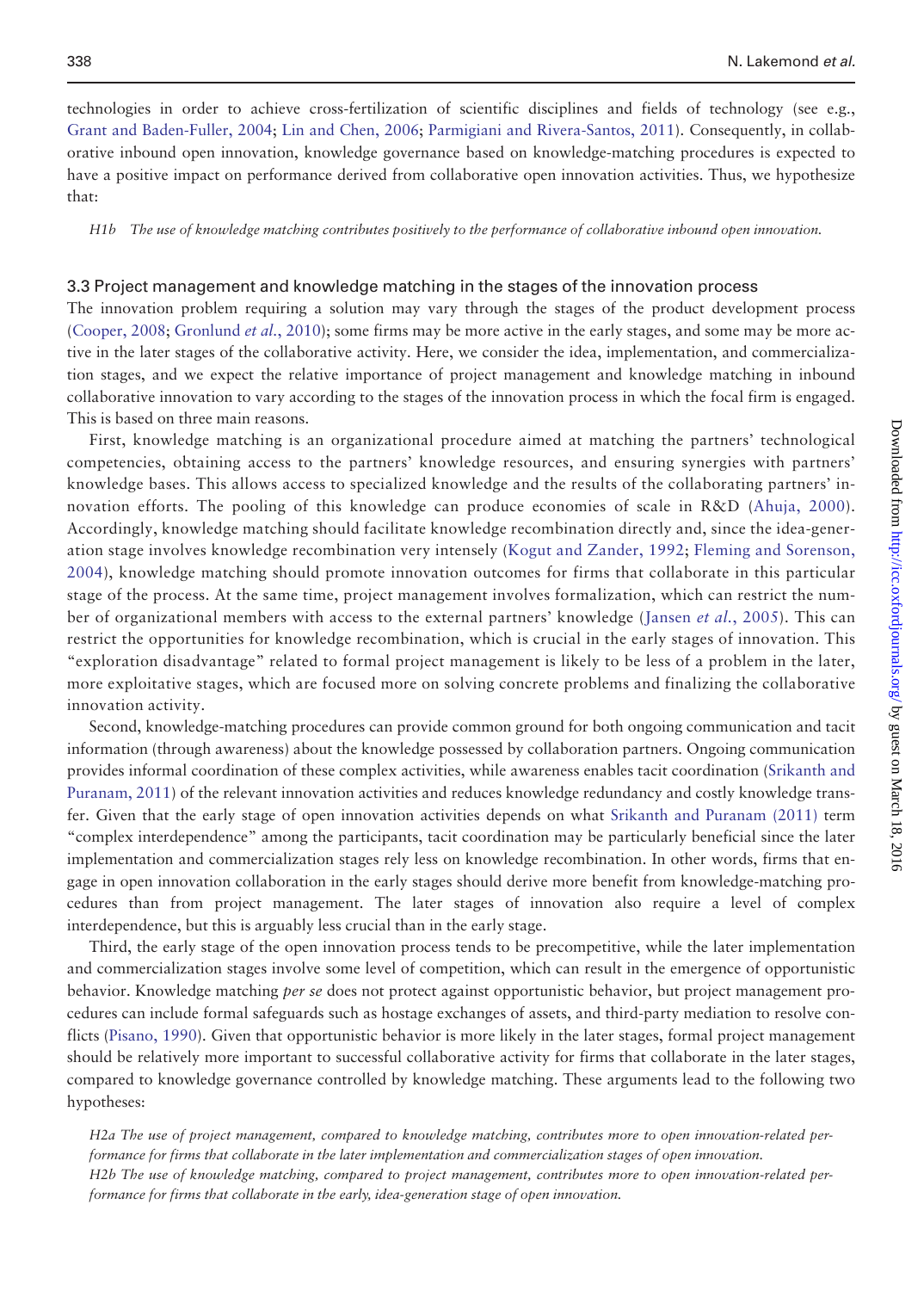## 3.4 The relative importance of project management and knowledge matching for high and low partner breadth

Collaborating in open innovation with a large set of diverse partners with different functions, i.e., partner breadth, can improve innovation outcomes because the cooperation provides greater scope for knowledge recombination due to the variety of skills, relationships, and other assets held by collaborators (Baum et al.[, 2000](#page-14-0); Faems et al.[, 2005;](#page-15-0) [Laursen and Salter, 2006;](#page-16-0) [van Beers and Zand, 2014](#page-17-0)). However, each partner type (e.g., customers, suppliers, competitors, external R&D suppliers, universities, etc.) requires specific managerial attention if it is to be utilized effect-ively in the context of innovation [\(Laursen and Salter, 2006;](#page-16-0) [Bengtsson](#page-14-0) et al., 2015). Also, the need for coordination of activities and the mechanisms for motivation increase with the range of collaboration partner types. Due to the cognitive limitations of managers and the complexity of the interactions among a set of different partners, a large number of different types of partners (i.e., high partner breadth) is inherently more difficult to manage. Collaboration related to open innovation can result in lack of knowledge recombination or recombination of the wrong type of knowledge to the detriment of innovation novelty. Thus, the need for coordination through formal project management procedures increases with the number of collaboration partner types. In addition, since complexity increases with the number and range of collaboration partner types, the possibility of opportunistic behavior and the risk of moral hazard also increase since, under these circumstances, such behavior is less likely to be recorded and eventually sanctioned.

Knowledge matching directly facilitates knowledge recombination and provides coordination since it provides a basis for ongoing communication and awareness of the partners' distinctive specialized knowledge bases. We contend that both these effects are important in the context of innovation, regardless of the number and type of the focal firm's collaborators. Firms engaged in collaborations with a few (i.e., low partner breadth) or many and more dissimilar partners (i.e., high partner breadth) need to invest in knowledge-matching procedures to achieve the benefits of open innovation activities; knowledge recombination requires explicit managerial attention. In other words, a necessary condition for successful knowledge matching is the establishment of appropriate organizational procedures. Coordination among a few similar partners using knowledge matching may be sufficient to achieve a successful outcome. However, in the case of collaboration among multiple and different partners, governance via knowledge matching is not enough to manage the complexities involved. In these circumstances, formal coordination, monitoring, and incentives are required for successful knowledge governance. In other words, project management becomes essential to secure reasonably effective knowledge integration. In sum, and based on these arguments, we posit that:

H3a The use of project management contributes more to open innovation-related performance in situations where open innovation collaboration involves high partner breadth rather than low partner breadth.

H3b The use of knowledge matching contributes to open innovation-related performance independent of whether open innovation collaboration is characterized by high or low partner breadth.

## 4. Methodology and data

Our analysis is based on a firm-level survey of open innovation in Finland, Italy, and Sweden. The population consists of manufacturing firms (NACE Rev.2 codes 10–32 and 98) with more than 10 employees. In each country, data collection was based on a randomized stratified (defined by number of employees) sample of 1000 manufacturing firms representing the target population. The surveys used common guidelines and common data collection processes in order to ensure comparability of the results across countries ([Forza, 2002](#page-15-0)). In order to improve the quality of the instrument, pilot tests were conducted with expert academic colleagues and target respondents in selected firms.

The data were collected in late autumn 2012 and early spring 2013, via questionnaires distributed by email to firm respondents' knowledgeable about open innovation—mainly R&D managers. The data were collected in the three countries in parallel. We obtained 415 completed questionnaires from firms stating that they had had open innovation processes in place during the previous 5 years. The 415 responses refer to 87 firms in Finland, 152 firms in Italy, and 176 firms in Sweden. The number of employees varies between 10 and 56,000, with a mean value of 867 employees (standard deviation 4239 and median 50 employees).

Since the distribution among industries is skewed, and some industry classes are represented by a very few firms, we split the firms into four clusters for low-tech, medium low-tech, medium high-tech, and high-tech firms. This classification follows an approach used by Eurostat and Statistics Sweden ([SCB, 2014\)](#page-17-0), which uses technological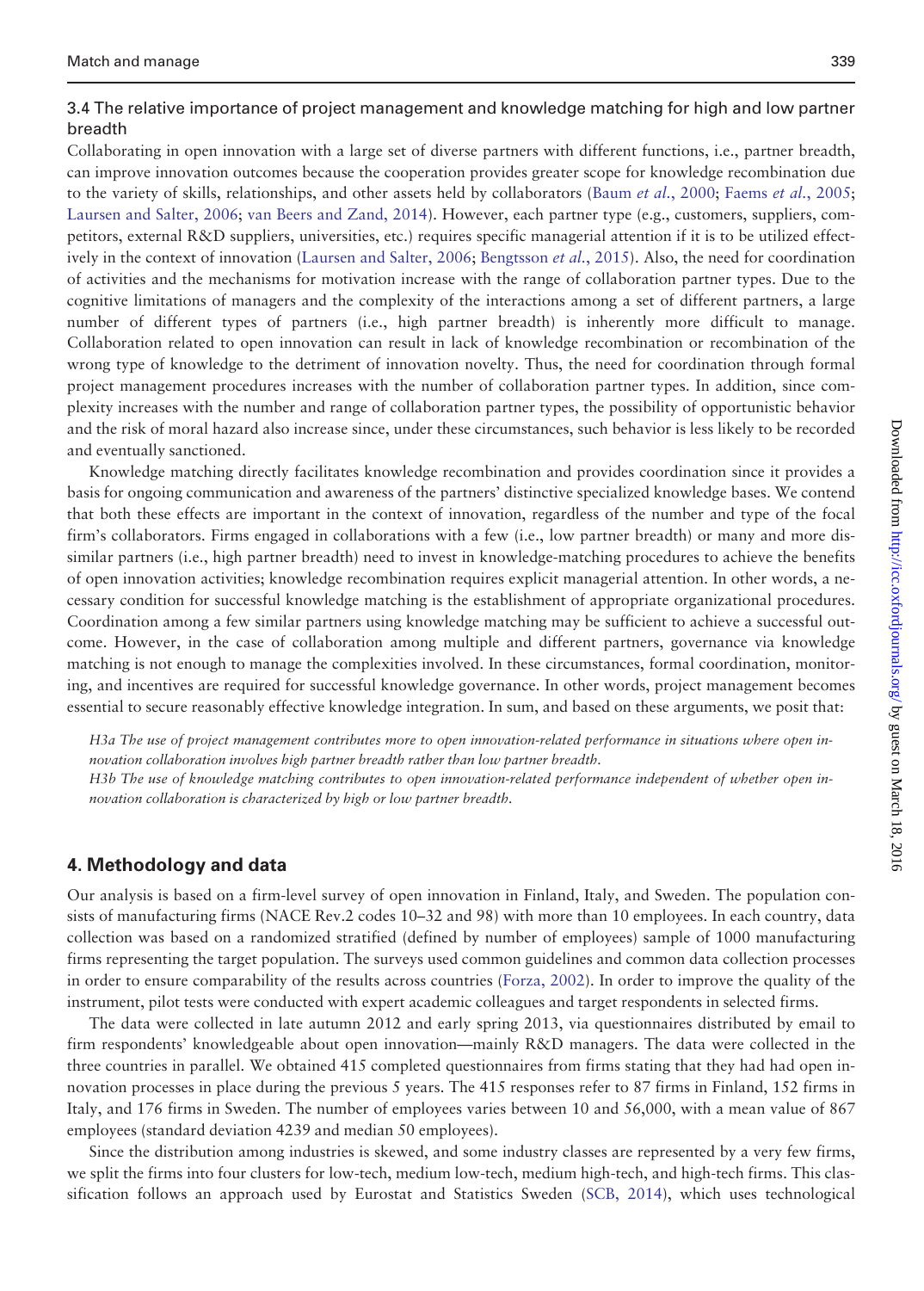intensity (reflecting differences in R&D intensity) in different sectors as one selection parameter. Firms belonging to industry codes 10–18 and 31–32 are classified as low-tech (e.g., food, furniture), firms belonging to codes 19 and 22–25 are regarded as medium low-tech (e.g., coke, petroleum, rubber, plastics), firms in codes 20 and 27–30 are classified as medium high-tech (e.g., chemicals, electric products, automotive), and firms belonging to codes 21 and 26 are regarded as high-tech (e.g., pharmaceutical products, computer, electronic and optical products). Among the 415 firms, 68 did not provide an industry class and were put into a fifth group.

The dependent variable is innovation performance, which we measure based on responses to the question: "Please indicate how well collaboration with external partners in innovation activities has performed against the following objectives over the last 3 years" (see also Appendix). Innovation performance is the result of a factor analysis based on three items that draw on [Lazzarotti](#page-16-0) et al. (2011) and reflect open innovation-related performance aligned to the firm's objectives, in terms of new or improved products/services, new or improved processes, or new markets (Cronbach's alpha 0.81; 7-point Likert scale with  $1 = not$  at all and  $7 = to$  a great extent, see [Table A1](#page-18-0) in Appendix).

The main independent variables capture the use of project management and knowledge matching in collaborative inbound open innovation. Project management is a factor based on three items, each measured on a 7-point Likert scale, ranging from  $1 =$  strongly disagree to  $7 =$  strongly agree (Cronbach's alpha 0.68). The items reflect the use of project management techniques in collaboration with open innovation partners, performance assessment of collaborative activities, and reward and incentive systems, based on [Dekker \(2004\)](#page-15-0). The factor representing knowledge matching is measured according to three items adapted from [Lin and Chen \(2006\):](#page-16-0) matching of partners' technological competences, access to partners' knowledge resources, and synergy created by combining knowledge among firms (Cronbach's alpha 0.82; Likert scale, ranging from  $1 =$  strongly disagree to  $7 =$  strongly agree). Note that our analysis assumes that if firms collaborate for innovation, they need to share knowledge to integrate it.

Openness during different innovation stages was captured by asking to what extent (scale 1–7) the focal firm had collaborated with external partners during the previous 5 years, in the following innovation stages: idea generation, experimentation, design, manufacturing, and commercialization. This follows the approach in [Lazzarotti](#page-16-0) et al. [\(2011\),](#page-16-0) building on Gassmann [and Enkel \(2004\)](#page-15-0) and [Lazzarotti and Manzini \(2009\)](#page-16-0). To simplify our analysis, we applied an exploratory factor analysis to reduce the number of stages (since they are correlated). The first two were combined into the early stage, the third and fourth stages represent the implementation stage, while commercialization is our third stage. In order to analyze potential differences related to knowledge governance in our three stages, we compare firms with higher involvement of external partners in their collaborative innovation processes than the average of all firms in each of the three stages analyzed.

To capture the character and control for the type of collaborative inbound open innovation cases studied, we apply the notion of collaboration openness, which we define as level of collaboration with a specific type of partner, and number of partner types (i.e., partner depth and breadth, cf. [Laursen and Salter, 2006](#page-16-0)). To define these control variables, respondents were asked to rate the intensity of collaboration in open innovation during the previous 5 years, with 8 suggested partner types: universities and R&D centers, innovation intermediaries, government agencies, customers, suppliers, consumers, competitors, and companies in other industries. This approach is adapted from [Laursen and Salter \(2006\),](#page-16-0) but uses a finer-grained, 7-point scale to measure the intensity of each external knowledge source. The responses represent the depth of collaboration with each partner type. Partner breadth is defined as the number of different partner types (not the number of partners) that engaged in open innovation with the focal firm. We found that some firms (14.5%) had collaborated with a wide variety (all eight suggested types) of partners in their open innovation activities during the previous 5 years. Among the remaining firms, 9.2% had collaborated with only one or two suggested partner types. The median of partner breadth is 5, mean value 5.26, and standard deviation 1.95. In our analysis, firms' openness to external collaboration is a control variable. However, we use this variable as the basis for computing an important moderating variable for whether partner breadth can be considered high or low (for details, see Section 5 below).

We include additional control variables for the participating countries Finland, Italy, and Sweden (dummies). Sweden is the baseline country. We also include industry (as described above) as control variables, with the low-tech industry as the baseline. Other control variables are firm size (natural logarithm of number of employees), subsidiary (1 indicates that the firm is a division or plant that is part of a bigger group), and the extent to which R&D is outsourced to an external partner (scale 1–7). We include control variables for the extent to which the firm prioritizes radical as opposed to incremental innovation (scale 1–7), and whether R&D and marketing are core competencies of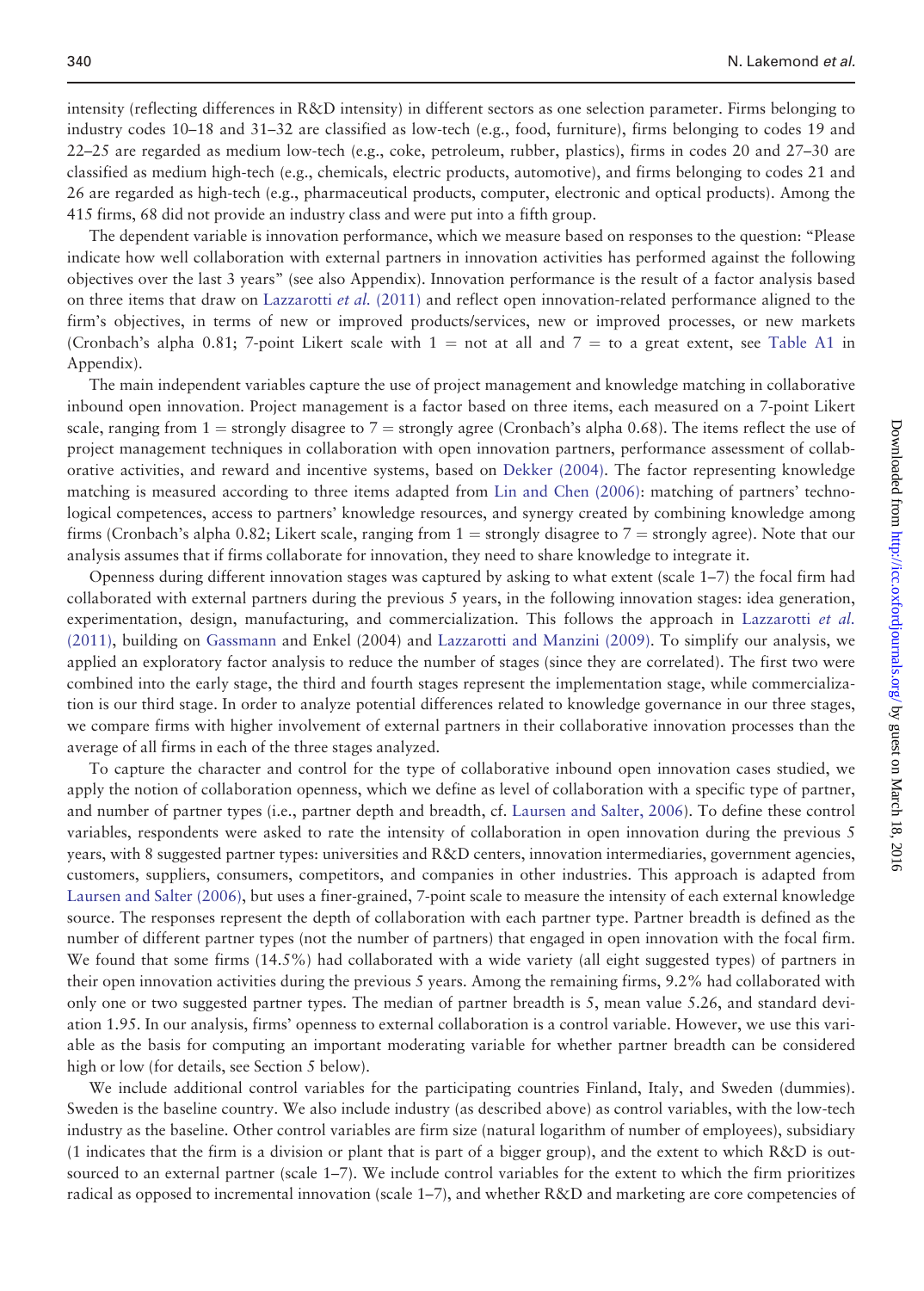<span id="page-8-0"></span>

| Variable                                 | $\dot{\mathsf{r}}$<br>≓<br>z<br>Mean Stand.<br>Dev.                                  | $\dot{\phantom{1}}$     | S.<br>4.       | ق                 | r.             | ∞                 | o,                                  | 10.               | $\exists$         | ä,                | 13.            | 14.               | 15.<br>15.        | 17.            | 18.               | $\overline{9}$       | 20.                                       | 21.      | 22.      | 23.      | 24.      |
|------------------------------------------|--------------------------------------------------------------------------------------|-------------------------|----------------|-------------------|----------------|-------------------|-------------------------------------|-------------------|-------------------|-------------------|----------------|-------------------|-------------------|----------------|-------------------|----------------------|-------------------------------------------|----------|----------|----------|----------|
| performance<br>1. Innovation             | 415<br>1.27<br>4.13                                                                  |                         |                |                   |                |                   |                                     |                   |                   |                   |                |                   |                   |                |                   |                      |                                           |          |          |          |          |
| management<br>3. Knowledge<br>2. Project | 0.260<br>0.342<br>0.418<br>415<br>415<br>$1.00\,$<br>$1.00\,$<br>0.00<br>0.00        |                         |                |                   |                |                   |                                     |                   |                   |                   |                |                   |                   |                |                   |                      |                                           |          |          |          |          |
| 4. Partner breadth<br>matching           | 0.356<br>0.162<br>415<br>1.95<br>5.26                                                | 0.101                   |                |                   |                |                   |                                     |                   |                   |                   |                |                   |                   |                |                   |                      |                                           |          |          |          |          |
| 5. Universities and                      | 0.361<br>284<br>415<br>2.06<br>3.45                                                  | 0.230                   | 0.466          |                   |                |                   |                                     |                   |                   |                   |                |                   |                   |                |                   |                      |                                           |          |          |          |          |
| research centers<br>6. Innovation        | 0.322<br>0.168<br>415<br>$1.80\,$<br>2.85                                            | 0.122                   | 0.454          | 0.307             |                |                   |                                     |                   |                   |                   |                |                   |                   |                |                   |                      |                                           |          |          |          |          |
| intermediaries                           |                                                                                      |                         |                |                   |                |                   |                                     |                   |                   |                   |                |                   |                   |                |                   |                      |                                           |          |          |          |          |
| 7. Government                            | 0.341<br>0.134<br>415<br>1.58<br>2.28                                                | 0.105                   | 0.571          | 0.446             | 0.354          |                   |                                     |                   |                   |                   |                |                   |                   |                |                   |                      |                                           |          |          |          |          |
| agencies                                 |                                                                                      |                         |                |                   |                |                   |                                     |                   |                   |                   |                |                   |                   |                |                   |                      |                                           |          |          |          |          |
| 8. Customers<br>9. Suppliers             | 0.200<br>0.162<br>0.194<br>148<br>415<br>415<br>1.79<br>1.66<br>3.99<br>4.32         | 0.139<br>0.133          | 0.359<br>0.402 | 0.199<br>0.097    | 0.229<br>0.183 | 0.162<br>0.186    | 0.418                               |                   |                   |                   |                |                   |                   |                |                   |                      |                                           |          |          |          |          |
| 10. Consumers                            | 0.270<br>085<br>415<br>1.68<br>2.12                                                  | 0.005                   | 0.478          | 0.170             | 0.253          | 0.237             | 0.315<br>0.304                      |                   |                   |                   |                |                   |                   |                |                   |                      |                                           |          |          |          |          |
| 11. Competitors                          | 0.120<br>0.122<br>415<br>1.15<br>$1.71\,$                                            | 0.066                   | 0.452          | 0.092             | 0.076          | 0.179             | 0.273<br>0.163                      | 0.246             |                   |                   |                |                   |                   |                |                   |                      |                                           |          |          |          |          |
| 12. Firms in other                       | 0.325<br>317<br>415<br>1.68<br>2.74                                                  | 0.128                   | 0.492          | 0.324             | 0.308          | 0.387             | 0.294<br>0.287                      | 0.305             | 0.257             |                   |                |                   |                   |                |                   |                      |                                           |          |          |          |          |
| industries                               |                                                                                      |                         |                |                   |                |                   |                                     |                   |                   |                   |                |                   |                   |                |                   |                      |                                           |          |          |          |          |
| 13. Size (log)                           | 0.104<br>$397 - 0.081$<br>1.78<br>4.37                                               | 0.041                   | 0.277          | 0.280             | 0.048          | 0.224             | 0.058<br>0.056                      | 0.012             | $-0.006$          | 0.021             |                |                   |                   |                |                   |                      |                                           |          |          |          |          |
| 14. External R&D                         | 0.241<br>0.356<br>415<br>1.39<br>3.45                                                | 0.210                   | 0.157          | 0.338             | 0.204          | 0.163             | 0.126<br>0.095                      | 0.054             | $0.101\,$         | 0.198             | $-0.037$       |                   |                   |                |                   |                      |                                           |          |          |          |          |
| 15. Subsidiary                           | $-0.115$<br>$-0.190$<br>412<br>0.42<br>0.24                                          | $-0.083 - 0.044$        |                | $-0.059$          | $-0.051$       | $-0.082$          | $-0.043$<br>$-0.083$                | $-0.038$          | $-0.082$          | $-0.191$          | 0.195          | $-0.121$          |                   |                |                   |                      |                                           |          |          |          |          |
| 16. Radical                              | 0.272<br>0.328<br>415<br>1.55<br>3.17                                                | 0.207                   | 0.168          | 0.212             | $0.117\,$      | 0.230             | 0.190<br>0.171                      | 0.092             | 0.009             | 0.177             | 0.084          | $0.187 - 0.097$   |                   |                |                   |                      |                                           |          |          |          |          |
| innovation                               |                                                                                      |                         |                |                   |                |                   |                                     |                   |                   |                   |                |                   |                   |                |                   |                      |                                           |          |          |          |          |
| 17. Italy                                | 0.310<br>415<br>0.48<br>0.37                                                         | $0.328 - 0.052 - 0.103$ |                | 0.070             | 0.117          | $-0.033$          | $-0.030$<br>$-0.119$                | 0.106             | $-0.044$          | 0.154             | $-0.270$       | 0.166             | $-0.215$          | $-0.032$       |                   |                      |                                           |          |          |          |          |
| 18. Finland                              | $415 - 0.125$<br>0.41<br>0.21                                                        | $-0.058 - 0.179$        | 0.050          | 0.021             | $-0.257$       | 0.108             | $-0.137$<br>$-0.047$                | $-0.100$          | $0.017\,$         | $-0.108$          | 0.216          | $-0.098$          | 0.077             | 0.129          | $-0.392$          |                      |                                           |          |          |          |          |
| 19. Sweden                               | $-0.271$<br>$-0.199$<br>415<br>0.49<br>0.42                                          | 0.198                   | 0.059          | $-0.085$          | 0.097          | $-0.056$          | 0.142<br>0.155                      | $-0.021$          | 0.029             | $-0.062$          | 0.079          | $-0.081$          | 0.145             | $-0.075$       | $-0.652$          | $-0.442$             |                                           |          |          |          |          |
| 20. Low tech                             | 0.004<br>0.059<br>415<br>0.46<br>0.31                                                | $-0.007$                | $-0.052$       | 0.021             | $-0.003$       | $-0.065$          | 0.062<br>$-0.068$                   | $-0.076$          | $-0.067$          | $-0.016$          | 0.005          | 0.039             | 0.005             | $-0.024$       | 0.069             | $-0.096$<br>0.035    |                                           |          |          |          |          |
| 22. Med high tech<br>21. Med low tech    | 0.155<br>$-0.022$<br>$-0.041$<br>0.057<br>415<br>415<br>0.44<br>0.35<br>0.14<br>0.25 | 0.010<br>0.145          | 0.096<br>0.018 | 0.116<br>$-0.032$ | 0.118<br>0.072 | 0.153<br>$-0.022$ | 0.060<br>$-0.011$<br>0.026<br>0.029 | $-0.053$<br>0.069 | $-0.043$<br>0.055 | 0.072<br>$-0.011$ | 0.111<br>0.117 | $-0.010$<br>0.062 | 0.092<br>$-0.101$ | 0.045<br>0.035 | $-0.234$<br>0.202 | $-0.082$<br>$-0.173$ | $-0.272$<br>$-0.393$<br>$-0.129$<br>0.371 | $-0.235$ |          |          |          |
| 23. High tech                            | $-0.068$<br>$-0.019$<br>415<br>0.34<br>0.13                                          | $-0.092$                | 0.015          | $-0.095$          | $-0.035$       | $-0.038$          | $-0.022$<br>0.035                   | 0.080             | 0.101             | $-0.004$          | $-0.040$       | $-0.034$          | 0.003             | $-0.090$       | $-0.012$          | $-0.004$             | $-0.299$<br>0.015                         | $-0.258$ | $-0.178$ |          |          |
| 24. NoIndData                            | $-0.068$<br>$-0.019$<br>415<br>0.37<br>0.16                                          | $-0.092$                | 0.015          | $-0.095$          | $-0.035$       | $-0.038$          | $-0.022$<br>0.035                   | 0.080             | 0.101             | $-0.004$          | $-0.040$       | $-0.034$          | 0.003             | $-0.090$       | $-0.012$          | $-0.004$             | $-0.299$<br>0.015                         | $-0.258$ | $-0.178$ | $-0.171$ |          |
| 25. Internal                             | 0.304<br>0.196<br>415<br>1.82<br>3.71                                                | 0.203                   | 0.219          | 0.236             | 0.069          | 0.210             | 0.068<br>0.114                      | 0.049             | 0.033             | 0.157             | 0.278          | 0.097             | $-0.070$          | 0.417          | 0.014             | $-0.189$<br>0.213    | $-0.028$                                  | $-0.020$ | 0.026    | 0.091    | $-0.048$ |
| competencies                             |                                                                                      |                         |                |                   |                |                   |                                     |                   |                   |                   |                |                   |                   |                |                   |                      |                                           |          |          |          |          |
|                                          |                                                                                      |                         |                |                   |                |                   |                                     |                   |                   |                   |                |                   |                   |                |                   |                      |                                           |          |          |          |          |

Table 1. Descriptive statistics and correlations

Table 1. Descriptive statistics and correlations

Note: Correlation coefficients  $> \vert 0.10 \vert,$  significant at the 0.05 level. Note: Correlation coefficients  $>$   $|0.10|$ , significant at the 0.05 level.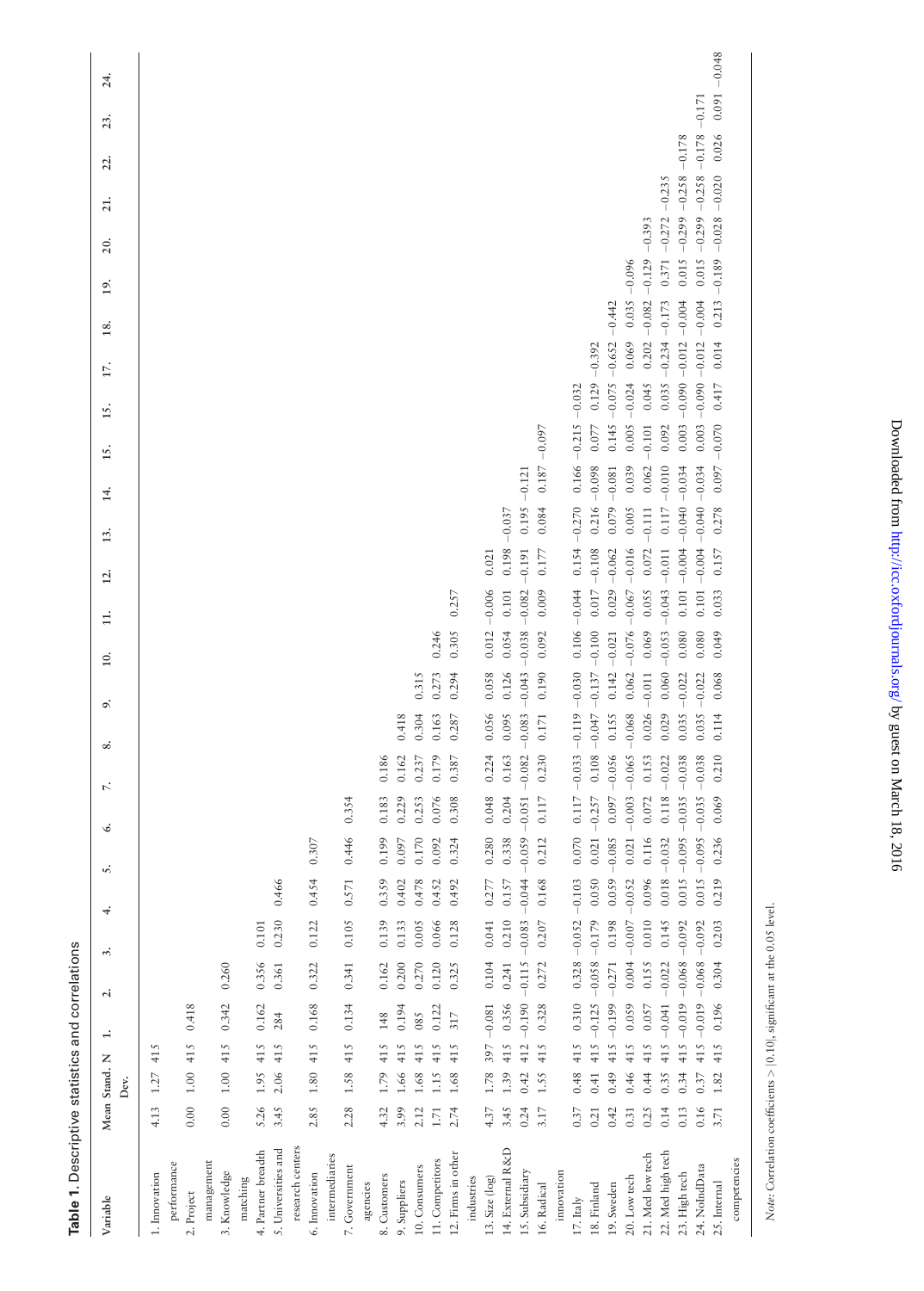| Variable                  | Model 1            |         | Model 2          |         | Model 3           |         | Model 4               |         | Model 5           |         |
|---------------------------|--------------------|---------|------------------|---------|-------------------|---------|-----------------------|---------|-------------------|---------|
|                           | Coefficient S.E.   |         | Coefficient S.E. |         | Coefficient S.E   |         | Coefficient           | S.E.    | Coefficient S.E.  |         |
| Sweden vs Italy           | $0.812***$ (0.138) |         | $0.847***$       | (0.149) | $0.666***$        |         | $(0.141)$ $0.473**$   | (0.147) | $0.609**$         | (0.147) |
| Sweden vs Finland         | $-0.017$           | (0.159) | 0.034            | (0.170) | 0.018             |         | $(0.160 - 0.038)$     | (0.158) | 0.144             | (0.160) |
| Low tech vs med low tech  |                    |         | $-0.122$         |         | $(0.162) - 0.230$ |         | $(0.145) - 0.244$ ^   |         | $(0.142) - 0.227$ | (0.139) |
| Low tech vs med high tech |                    |         | 0.061            |         | $(0.206) - 0.002$ |         | $(0.180) - 0.031$     |         | $(0.177) -0.059$  | (0.173) |
| Low tech vs High tech     |                    |         | $-0.180$         |         | $(0.205) - 0.157$ |         | $(0.181) - 0.121$     |         | $(0.177) -0.130$  | (0.173) |
| Low tech vs NoIndData     |                    |         | $-0.044$         | (0.188) | 0.075             |         | $(0.166)$ $0.101$     | (0.163) | 0.123             | (0.159) |
| Partner breadth           |                    |         |                  |         | $-0.041$          |         | $(0.048) - 0.046$     |         | $(0.047) - 0.028$ | (0.046) |
| Universities and research |                    |         |                  |         | $0.096**$         | (0.034) | $0.086*$              | (0.034) | $0.067*$          | (0.033) |
| Innovation intermediaries |                    |         |                  |         | 0.012             |         | $(0.036) - 0.004$     | (0.036) | 0.000             | (0.035) |
| Government agencies       |                    |         |                  |         | $-0.026$          |         | $(0.045) - 0.046$     |         | $(0.044) - 0.049$ | (0.043) |
| Customers                 |                    |         |                  |         | 0.033             | (0.035) | 0.027                 | (0.035) | 0.023             | (0.034) |
| Suppliers                 |                    |         |                  |         | 0.065             | (0.039) | 0.058                 | (0.039) | 0.052             | (0.038) |
| Consumers                 |                    |         |                  |         | $-0.045$          |         | $(0.037) -0.057$      |         | $(0.037) -0.047$  | (0.036) |
| Competitors               |                    |         |                  |         | 0.109             | (0.057) | $0.104^$              | (0.055) | 0.084             | (0.054) |
| Firms in other industries |                    |         |                  |         | $0.115**$         | (0.041) | $0.107**$             | (0.040) | $0.105**$         | (0.039) |
| Size (log)                |                    |         |                  |         | $-0.044$          |         | $(0.035) -0.053$      |         | $(0.034) -0.047$  | (0.034) |
| External R&D              |                    |         |                  |         | $0.155***(0.042)$ |         | $0.146**$             | (0.042) | $0.132**$         | (0.041) |
| Subsidiary                |                    |         |                  |         | $-0.152$          |         | $(0.131) - 0.150$     |         | $(0.129) - 0.118$ | (0.126) |
| Radical innovation        |                    |         |                  |         | $0.189***$        | (0.040) | $0.171***$            | (0.039) | $0.160***$        | (0.038) |
| Internal competencies     |                    |         |                  |         | 0.020             | (0.034) | 0.003                 |         | $(0.034) - 0.018$ | (0.033) |
| Knowledge gov. procedures |                    |         |                  |         |                   |         |                       |         |                   |         |
| Project management        |                    |         |                  |         |                   |         | $0.262 * b** (0.066)$ |         | $0.207**$         | (0.066) |
| Knowledge matching        |                    |         |                  |         |                   |         |                       |         | $0.252***(0.058)$ |         |
| N                         | 396                |         | 396              |         | 396               |         | 396                   |         | 396               |         |
| F                         | 20.538***          |         | $7.058***$       |         | 10.076***         |         | $10.734***$           |         | $11.605***$       |         |
| Adj R2                    | 0.090              |         | 0.084            |         | 0.315             |         | 0.341                 |         | 0.371             |         |
| R <sub>2</sub>            | 0.095              |         | 0.098            |         | 0.350             |         | 0.376                 |         | 0.406             |         |

<span id="page-9-0"></span>Table 2. Regression analyses explaining innovation performance derived from open innovation collaboration

Note:  $^{\wedge}P < 0.1$ ,  $^{\ast}P < 0.05$ ,  $^{\ast}$   $^{\ast}P < 0.01$ ,  $^{\ast}$   $^{\ast}$   $^{\ast}P < 0.001$ .

the focal company (scale 1–7). The latter two variables provide information on firm-level skills and capabilities. [Table 1](#page-8-0) presents the descriptive statistics, and correlations among the variables, most of which are quite high, suggesting possible multicollinearity problems (see Section 5 for further analysis of this issue).

A normality test indicates that the variables and constructs used in the analysis are all normally distributed. The test of internal consistency (see Table A1 in Appendix) shows Cronbach's alpha for the factors well above the recommended threshold value of 0.60 for new scales ([Nunnally, 1978\)](#page-17-0). The factor representing the implementation stage is somewhat lower, which is a limitation, although inter-item correlation (value 0.41) is acceptable.

### 5. Regression analysis

In order to test Hypotheses 1a and 1b related to the importance of project management and knowledge-matching procedures in collaborative inbound open innovation, we performed a regression for the complete data set (see Table 2). Given that our dependent variable is continuous, we use ordinary least squares estimations. Models 1–3 include the control variables and firms' openness to external collaboration. Model 4 includes the impact of project management, and the Model 5 regression includes knowledge matching. This procedure compares the models with respect to their ability to predict the outcome variable ([Field, 2013\)](#page-15-0).

We performed additional regressions to test Hypotheses 2a and 2b regarding the relative importance of knowledge governance along the innovation process. [Table 3](#page-10-0) presents the impact of project management and knowledge matching during the three stages of the open innovation process, taking the different controls into account. We tested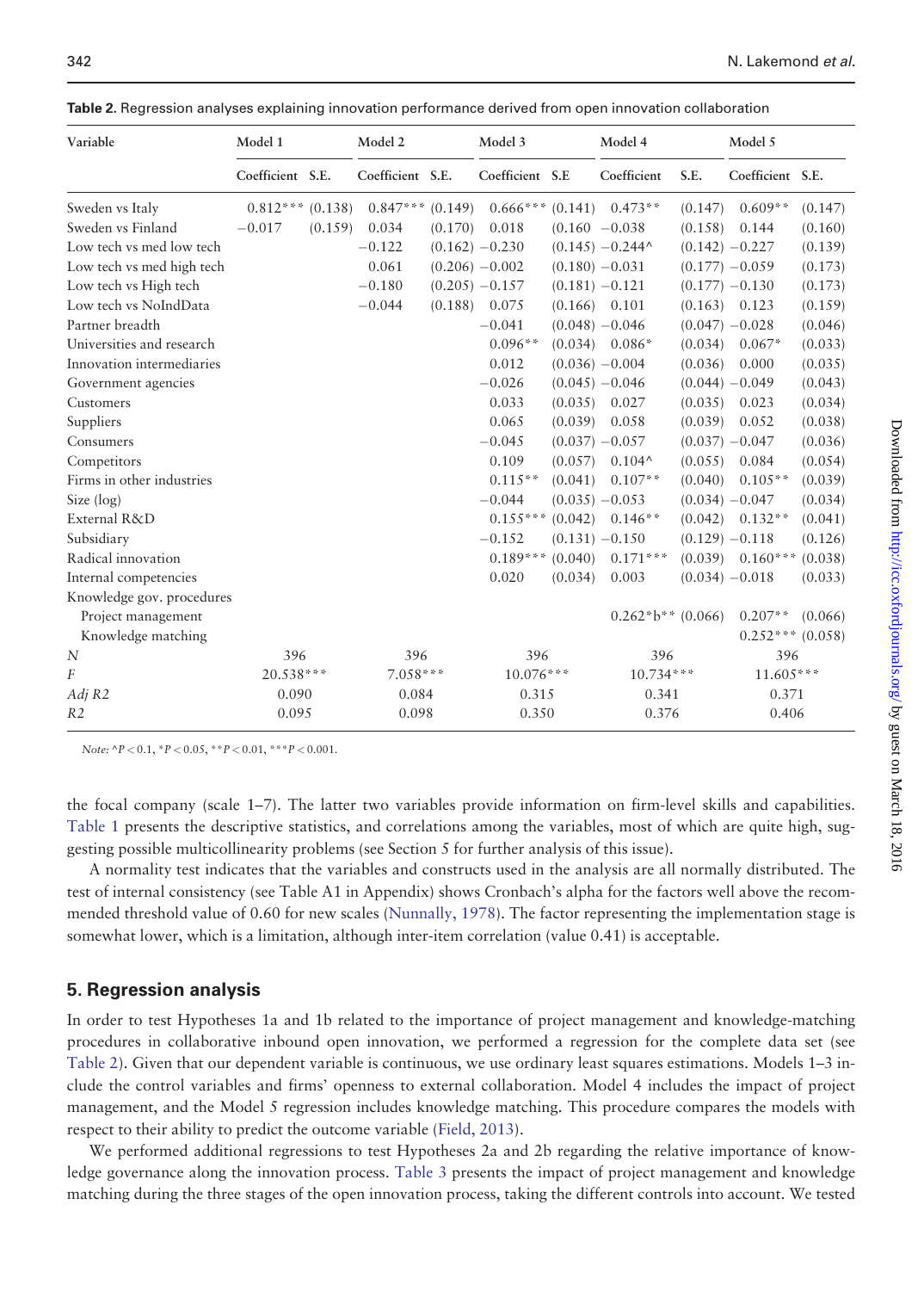<span id="page-10-0"></span>Table 3. Regression analyses explaining innovation performance derived from open innovation collaboration in the stages of the innovation process

| Variable                          | Idea stage      |         | Implementation   |         | Commercialization |         |
|-----------------------------------|-----------------|---------|------------------|---------|-------------------|---------|
|                                   | Coefficient     | S.E.    | Coefficient      | S.E.    | Coefficient       | S.E     |
| Sweden vs Italy                   | $0.365^{\circ}$ | (0.189) | $0.636*$         | (0.215) | $0.522*$          | (0.221) |
| Sweden vs Finland                 | 0.172           | (0.217) | $0.504^$         | (0.267) | $-0.162$          | (0.244) |
| Low tech vs med low tech          | $-0.077$        | (0.191) | $-0.283$         | (0.201) | $-0.089$          | (0.218) |
| Low tech vs med high tech         | $-0.129$        | (0.241) | $-0.243$         | (0.235) | $-0.022$          | (0.260) |
| Low tech vs high tech             | $-0.049$        | (0.247) | $-0.440$         | (0.280) | $-0.153$          | (0.281) |
| Low tech vs NoIndData             | 0.185           | (0.206) | $-0.054$         | (0.241) | 0.197             | (0.239) |
| Partner breadth                   | 0.056           | (0.064) | $-0.049$         | (0.070) | $-0.108$          | (0.074) |
| Universities and research centers | 0.042           | (0.039) | $0.085^{\wedge}$ | (0.048) | 0.076             | (0.049) |
| Innovation intermediaries         | $-0.002$        | (0.045) | 0.011            | (0.048) | 0.007             | (0.053) |
| Government agencies               | $-0.065$        | (0.055) | $-0.071$         | (0.057) | $-0.066$          | (0.064) |
| Customers                         | 0.024           | (0.047) | $0.080^{\circ}$  | (0.047) | 0.084             | (0.054) |
| Suppliers                         | $-0.003$        | (0.048) | $-0.003$         | (0.054) | $-0.021$          | (0.059) |
| Consumers                         | $-0.061$        | (0.045) | $-0.008$         | (0.046) | $-0.085^{\circ}$  | (0.049) |
| Competitors                       | 0.044           | (0.063) | 0.120            | (0.078) | $0.203*$          | (0.084) |
| Firms in other industries         | $0.108*$        | (0.048) | $0.116*$         | (0.052) | $0.097^$          | (0.058) |
| Size $(log)$                      | $-0.126*$       | (0.043) | $-0.042$         | (0.048) | 0.028             | (0.047) |
| External R&D                      | $0.112*$        | (0.050) | $0.128*$         | (0.058) | 0.085             | (0.068) |
| Subsidiary                        | 0.064           | (0.181) | 0.067            | (0.191) | $-0.213$          | (0.195) |
| Radical innovation                | $0.133*$        | (0.052) | $0.235***$       | (0.055) | $0.141*$          | (0.060) |
| Internal competencies             | 0.024           | (0.049) | $-0.065$         | (0.047) | 0.013             | (0.053) |
| Knowledge gov. procedures         |                 |         |                  |         |                   |         |
| Project management                | $0.284**$       | (0.080) | 0.123            | (0.095) | 0.146             | (0.093) |
| Knowledge matching                | $0.283**$       | (0.083) | $0.233**$        | (0.088) | $0.268**$         | (0.090) |
| N                                 | 188             |         | 189              |         | 162               |         |
| $\boldsymbol{F}$                  | $5.710***$      |         | $6.241***$       |         | $4.743***$        |         |
| Adj R2                            | 0.357           |         | 0.380            |         | 0.338             |         |
| R <sub>2</sub>                    | 0.432           |         | 0.453            |         | 0.429             |         |

Note:  $^{6}P < 0.1$ ,  $^{*}P < 0.05$ ,  $^{*}P < 0.01$ ,  $^{*}$  $^{*}P < 0.001$ 

the effect of the independent variables on innovation performance for firms reporting involvement of external partners in these stages, at above the mean for all firms (see Appendix for the question and items related to the stages). This resulted in a total of three multiple regression models. In order to test Hypotheses 3a and 3b, we performed an analysis to explore whether the number of different types of partners matters for how knowledge is governed in open innovation. We compared firms with high partner breadth (defined by collaborating with more than the average number of different types of partners) with firms with low partner breadth (i.e., below the average number of partner types). The effects of project management and knowledge matching on innovation performance are tested in two multiple regression models.

We used the variance inflation factor (VIF) to assess any potential multicollinearity problems. In the above models, the VIF factors are well below the typically recommended threshold of 10 (Belsey et al.[, 1980](#page-14-0)), and except for partner breadth (with a value of 3.18) are well below 2. To investigate this further, we estimated a separate model omitting partner breadth. The main results did not change.

Single respondent research designs, such as the online survey that was the data source for this study, can suffer from common method variance. There might be a tendency for managers to overemphasize the success of the firm's collaborative efforts. However, there seems no strong reason why they would want to inflate the results of their open innovation activities over internal activities (the possibility of a not invented here syndrome would go against this), which could limit the problem. In addition, since the practices included in the survey are fairly objective (e.g., whether the firm formally assesses the performance and results of collaborative projects), there would seem to be no reason for managers to overemphasize the use of our two knowledge governance procedures. If our dependent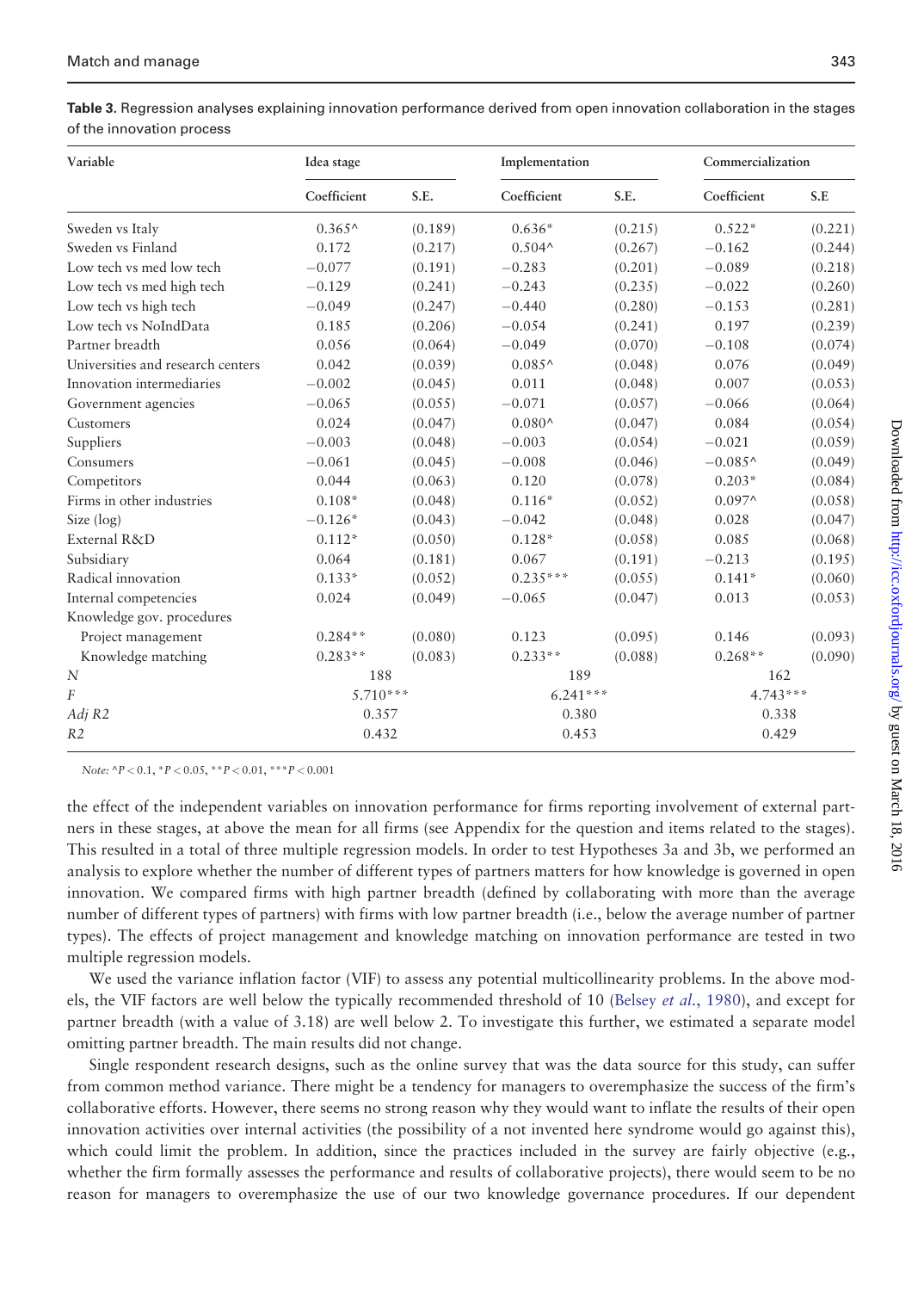variable is inflated to a degree and the independent variables are accurately observed, our results are downward rather than upward biased.

Nevertheless, we conducted a Harman single-factor test using exploratory factor analysis. In the presence of substantial common method variance, we would expect either a single factor to emerge from the factor analysis or one general factor to account for most of the covariance among the items ([Podsakoff](#page-17-0) et al., 2003). The exploratory factor analysis results in six distinct factors, each with an eigenvalue greater than 1. Together, these factors account for 60% of the total variance. Also, the biggest factor does not account for a large amount of the variance (15%). Therefore, it can be concluded that there is no single general factor present, and that the test does not indicate com-mon method variance [\(Podsakoff](#page-17-0) et al., 2003).

To address the issue further, we included a marker variable in our analysis to check for any indication of the presence of common method variance. It has been argued that if a variable can be identified on theoretical grounds, which should be unrelated to the other variables included in the study, then it can be used as a marker, since any observed relationships between it and any of the other variables, can be assumed to be due to common method bias [\(Lindell and Whitney, 2001](#page-16-0); [Podsakoff](#page-17-0) et al., 2003). We included a variable reflecting the use of Internet-based systems to facilitate the search for potential partners (measured on a 1–7 scale). Theoretically, this variable should not be related to either our dependent variable or our central independent variables. When this variable is entered into the regressions, it has no explanatory power, which further supports our results not being driven by common method variance. Overall, our tests suggest that it is unlikely that common method variance is affecting the results to any great extent. In order to check the robustness of the results, given that we have a few very large firms in our sample, we performed an additional regression which excluded the largest firms (>1000 employees), but our main results did not change.

#### 6. Results

The results of the first regression analyses, reported in [Table 2,](#page-9-0) support Hypotheses 1a and 1b. Models 4 and 5 show that the effects of the two knowledge governance procedures are strongly significant for innovation performance stemming from open innovation collaboration. Further, the models' explanatory power improves when we add project management and knowledge matching, respectively.

Contrary to our expectations, we did not find support for Hypotheses 2a and 2b (see [Table 3\)](#page-10-0). Project management has a significant impact on performance in the early stages of the innovation process, but not in the later stages. Also, knowledge-matching procedures are significantly and strongly related to performance in all the stages, not just in the earlier stages. Consequently, our analysis does not display the expected differences in the relative importance of knowledge matching in the front-end versus the back-end of the innovation process. Thus, Hypotheses 2a nor 2b are not supported.

[Table 4](#page-12-0) displays the results when the sample is split into firms that collaborate with a few or with numerous different partner types. Hypotheses 3a and 3b are supported. The coefficient of project management is significant for high partner breadth. For low partner breadth, the coefficient is nonsignificant and lower than the coefficient of high partner breadth. This is in line with Hypothesis 3a. In relation to knowledge matching, the coefficients of both high and low partner breadths are significant. These findings are in line with Hypothesis 3b.

Finally, we discuss the control variables. Starting with openness, collaboration with university/research centers, customers, consumers, competitors, and firms in other industries positively influence innovation performance in the later stages of the innovation process. Firms from other industries seem to be important for innovation performance regardless of the stage of the innovation process. There are also some country differences. In addition, we find that the outcome of open innovation is explained by the amount of R&D performed by external partners, and the extent to which the firm prioritizes radical over incremental innovation. Firm size, industry, internal competencies, and whether or not it is a subsidiary appear to have no effect on innovation performance.

#### 7. Discussion and conclusion

The aim of this article was to contribute to emerging theories of open innovation by explaining how the phenomenon of open innovation is related to organizational economics, knowledge-based theories of the firm, and knowledge governance. Specifically, in a knowledge-based conceptualization of collaborative inbound open innovation, we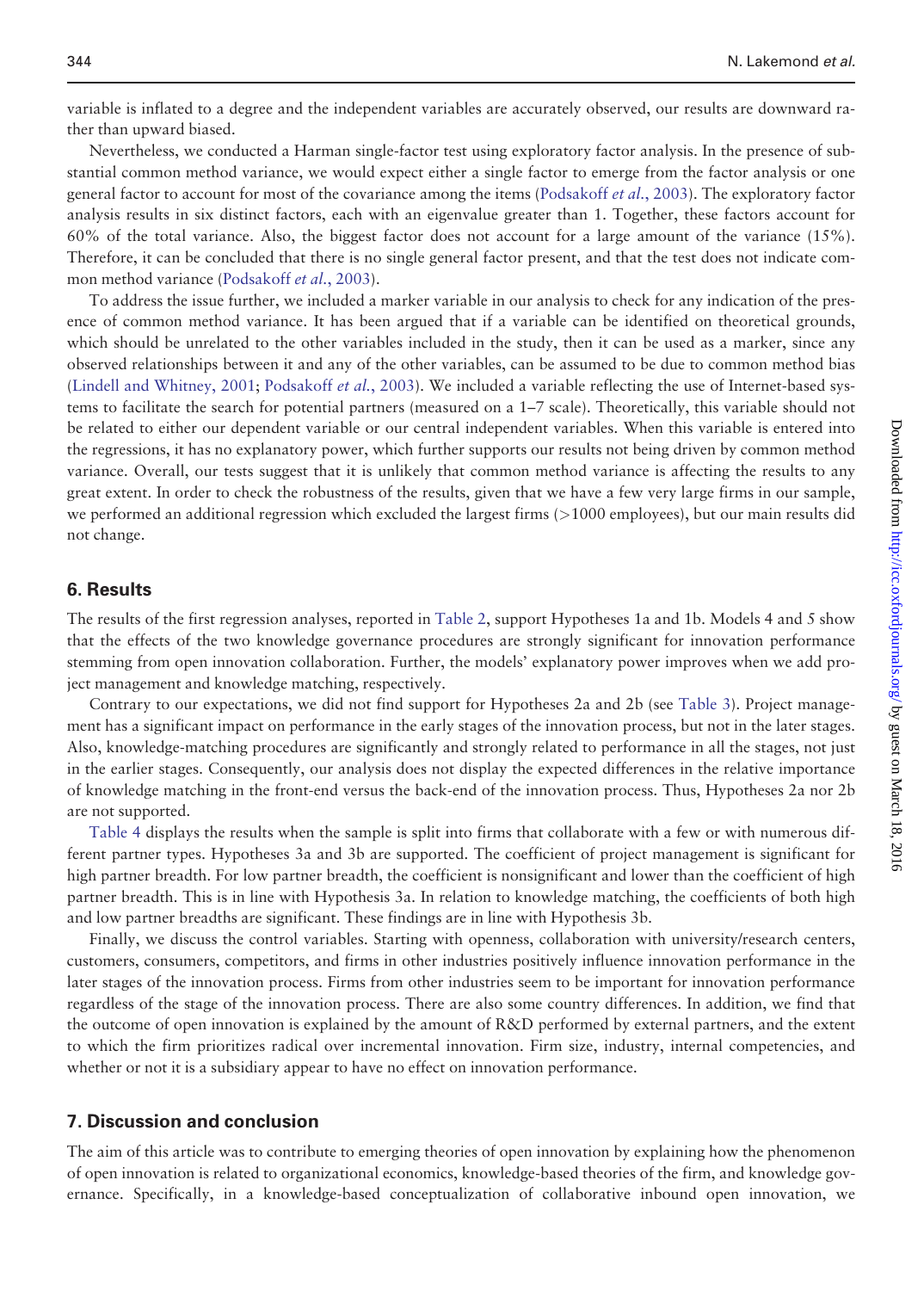| Variable                          | Low partner breadth |         | High partner breadth |         |
|-----------------------------------|---------------------|---------|----------------------|---------|
|                                   | Coefficient         | S.E.    | Coefficient          | S.E.    |
| Sweden vs Italy                   | $0.672**$           | (0.229) | 0.345                | (0.215) |
| Sweden vs Finland                 | 0.320               | (0.272) | 0.115                | (0.193) |
| Low tech vs med low tech          | $-0.461*$           | (0.226) | $-0.113$             | (0.173) |
| Low tech vs med high tech         | $-0.016$            | (0.289) | $-0.022$             | (0.217) |
| Low tech vs high tech             | $-0.109$            | (0.259) | $-0.280$             | (0.240) |
| Low tech vs NoIndData             | 0.210               | (0.246) | $-0.023$             | (0.210) |
| Universities and research centers | 0.074               | (0.050) | 0.071                | (0.046) |
| Innovation intermediaries         | $-0.030$            | (0.053) | 0.054                | (0.045) |
| Government agencies               | $-0.024$            | (0.083) | $-0.048$             | (0.047) |
| Customers                         | 0.048               | (0.047) | $-0.015$             | (0.053) |
| Suppliers                         | $0.103^$            | (0.054) | $-0.027$             | (0.055) |
| Consumers                         | $-0.035$            | (0.067) | $-0.035$             | (0.043) |
| Competitors                       | $-0.078$            | (0.103) | $0.171**$            | (0.057) |
| Firms in other industries         | 0.081               | (0.059) | $0.121*$             | (0.051) |
| Size (log)                        | $-0.054$            | (0.065) | $-0.066^{\circ}$     | (0.040) |
| External R&D                      | $0.189**$           | (0.069) | $0.103^$             | (0.053) |
| Subsidiary                        | $-0.039$            | (0.188) | $-0.163$             | (0.169) |
| Radical innovation                | $0.194**$           | (0.058) | $0.114*$             | (0.050) |
| Internal competencies             | $-0.089^$           | (0.050) | 0.058                | (0.045) |
| Knowledge gov. procedures         |                     |         |                      |         |
| Project management                | 0.155               | (0.107) | $0.277**$            | (0.083) |
| Knowledge matching                | $0.245**$           | (0.089) | $0.258**$            | (0.080) |
| N                                 | 201                 |         | 195                  |         |
| F                                 | $5.174***$          |         | 8.785***             |         |
| Adj R2                            | 0.305               |         | 0.457                |         |
| R <sub>2</sub>                    | 0.378               |         | 0.516                |         |

<span id="page-12-0"></span>Table 4. Regression analyses explaining innovation performance derived from open innovation collaboration—sample split according to high and low partner breadth

Note: ^p < 0.1, \*p < 0.05, \*\*p < 0.01, \*\*\*p < 0.001

suggested that the choice of knowledge governance—in terms of interfirm organizational procedures—plays a pivotal role in innovation performance. Our econometric analysis demonstrated that project management and knowledgematching procedures by focal firms have a positive influence on innovation performance derived by those focal firms from collaborative inbound open innovation.

We also found distinct effects of project management and knowledge matching by relating them to partner breadth in collaborative inbound open innovation. As discussed in the literature, partner breadth is a fundamental issue in search and open innovation. Several studies show that increased breadth leads to increased innovation per-formance ([Laursen and Salter, 2006](#page-16-0); [Leiponen and Helfat, 2010](#page-16-0); Love et al.[, 2014](#page-16-0)). At the same time, several studies [\(Laursen and Salter, 2006](#page-16-0); [Leiponen and Helfat, 2010](#page-16-0)) show that there is a curvilinear relationship between partner breadth and innovation, suggesting that increased knowledge differentiation and diverse motivations ([Grandori,](#page-15-0) [2001\)](#page-15-0) associated with increased partner breadth create an integration challenge for firms pursuing collaborative inbound innovation. For instance, [Bertrand and Mol \(2013\)](#page-14-0) show that while knowledge heterogeneity associated with a broad range of partners promotes innovation through recombination, increased cognitive distance ([Nooteboom,](#page-17-0) [2009\)](#page-17-0) calls for some purposive activity. Our study sheds light on the procedures for bridging cognitive distance and aligning incentives, which are required as partner breadth increases. While coordination through knowledge matching is important regardless of the number of types of partners, we suggest that increased partner breadth results in more divergent motivations to contribute, resulting in the need for project management to align and control the partners. These relationships are confirmed by our empirical data. In line with [Felin and Zenger \(2014\),](#page-15-0) we argue that specific collaborative inbound open innovation conditions provide incentives to engage in problem solving, which, in turn, warrants specific knowledge governance procedures.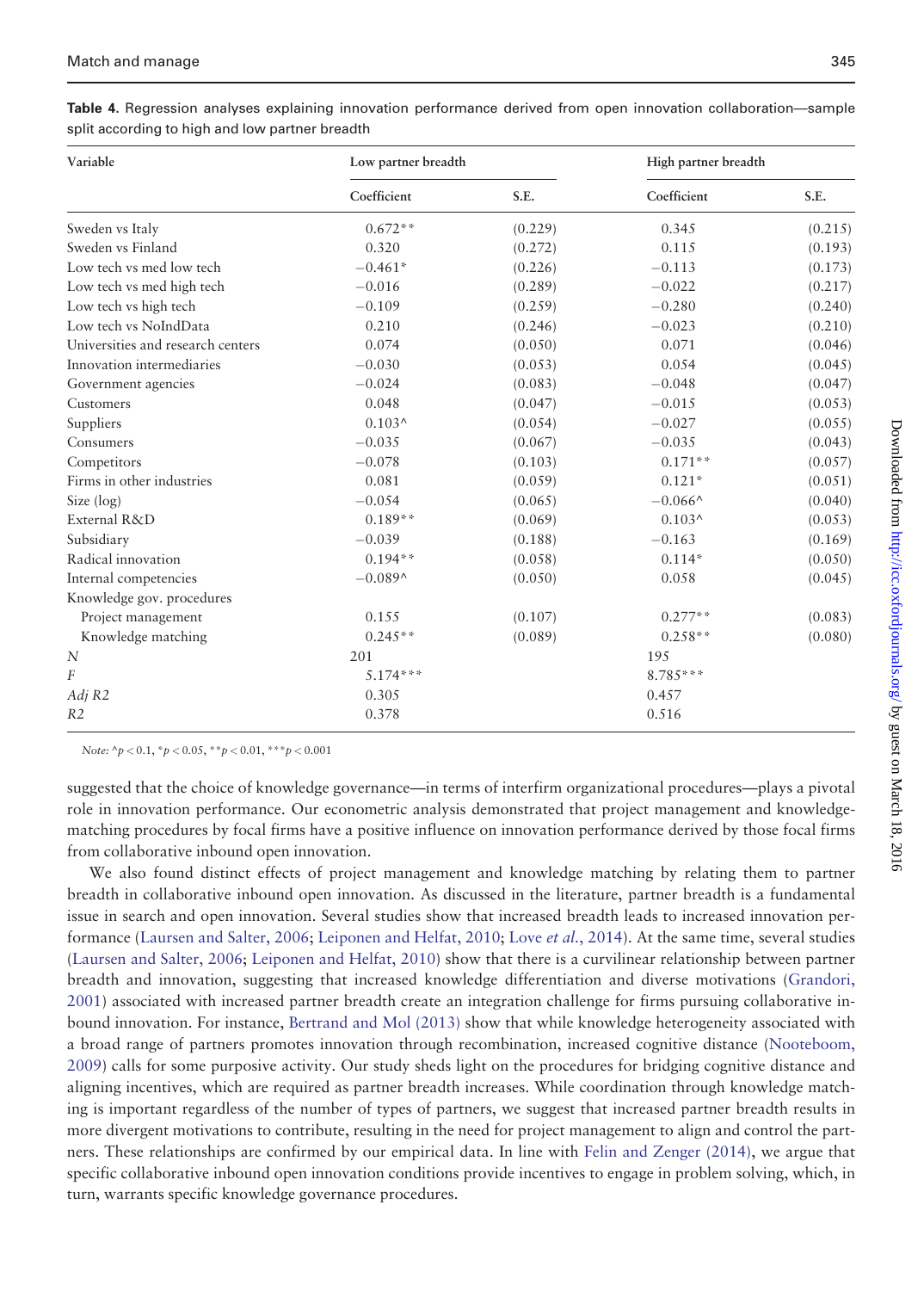More generally, and in response to recent calls in the open innovation literature [\(West and Bogers, 2014](#page-17-0)), our findings question the simple equating of knowledge search for innovation through recombination in open innovation, with the procedures used by firms to govern knowledge flows to integrate knowledge effectively. Our study provides empirical evidence of important and distinctive effects of the use of project management and knowledge matching for innovation performance. Despite their different characteristics and contrary to our predictions, our empirical results suggest that project management has a positive effect on the performance of firms engaged primarily in collaboration in the early ideation stage of the innovation process, while knowledge integration seems beneficial for performance in every stage—from idea generation, to implementation, to commercialization. We speculate that this latter result might be because all the stages of innovation involve a high level of creativity and knowledge recombination, despite differences in the levels of exploration and exploitation. It could be that these creative and knowledge recombination processes—across all stages—require knowledge matching in order to be effective (as our empirical findings would suggest). Another, closely related, explanation for the significance of knowledge matching during all stages may be the assumed linearity of the innovation process. Although it is common to depict open innovation as a linear process, involving many partners, in an open and distributed activity to achieve innovation, it may also imply a network-like structure of activities which are not always distinguishable in the sequential stages (see e.g., [Dittrich](#page-15-0) [and Duysters, 2007](#page-15-0)).

Our findings indicate that previous research (e.g., [Cooper, 2008;](#page-15-0) [Gronlund](#page-16-0) et al., 2010), emphasizing the distinctiveness of the challenges that arise in different stages of the innovation process, may underestimate the need for a degree of structure imposed by project management procedures in the early stages of the innovation process. Certainly, the results obtained for project management contrast with our assumptions, suggesting rather that these kinds of formalized procedures might open the way to broader collaboration between internal and external actors and enhance the possibilities for knowledge recombination in the early stages. Another explanation might be that the need for project management to guard against opportunistic behavior is not limited to the later stages of the innovation process, and is particularly important in the early stages involving the selection of partners. Further research is needed to examine how collaborative inbound open innovation is organized in time and space, and to identify novel ways of partitioning sets of activities, including the effects on innovation performance.

From a managerial viewpoint, we recognize that previous research on open innovation makes it clear that different contingencies affect the decision to "go open" and the conditions that make open innovation more likely to be successful. However, the present study sheds new light on the procedures used by firms to ensure that the potential benefits accruing from open innovation can be captured by managerial interventions. In particular, the study demonstrates that while both project management and knowledge matching are appropriate and important devices for managing collaborative inbound open innovation, the magnitude of role of project management increases with increasing partner variety. This calls for some rethinking by managers about the use and appropriateness of the different project management tools available in such situations.

This study has some limitations. Our analysis involves discussion of knowledge governance only in collaborative inbound open innovation and does not examine governance of outbound innovation. Future research could adopt a practice-based approach and consider the influence of knowledge governance mechanisms in a range of open innov-ation practices, such as those suggested by [Alexy](#page-14-0) *et al.* [\(2016\).](#page-14-0) Also, we do not discuss open innovation in relation to the markets for technology and intellectual property strategies.

That collaborative innovation projects are governed by firm-level organizational procedures is a strong assumption. There may be circumstances that might give rise to heterogeneity across the firm's various collaborative projects—for instance, related to the level of incremental/radical innovation the particular collaboration involves. However, based on previous research, we argue that due to organizational imprinting, firms' organizational procedures are persistent over time, and the same organizational procedures are deep-rooted in the individuals who work in collaborative settings. Also, although our sample included a few very large firms, the median number of employees for the firms in the study is 50. Among small and medium-sized firms, it is likely that the use of organizational procedures to manage open innovation collaboration is relatively homogeneous. However, the assumption that collaborative innovation projects are governed by firm-level organizational procedures remains a fundamental limitation of the current study. Another limitation is that we were unable to factor in that some multi-partner collaborations might involve an independent central authority. In line with Badir et al. [\(2009\)](#page-14-0), future research should conduct multilevel analyses that factor in the firm and project levels simultaneously. Moreover, although we consider a 5-year time window to observe collaboration is sufficient in most cases, it does not cover all the stages of collaboration in all cases.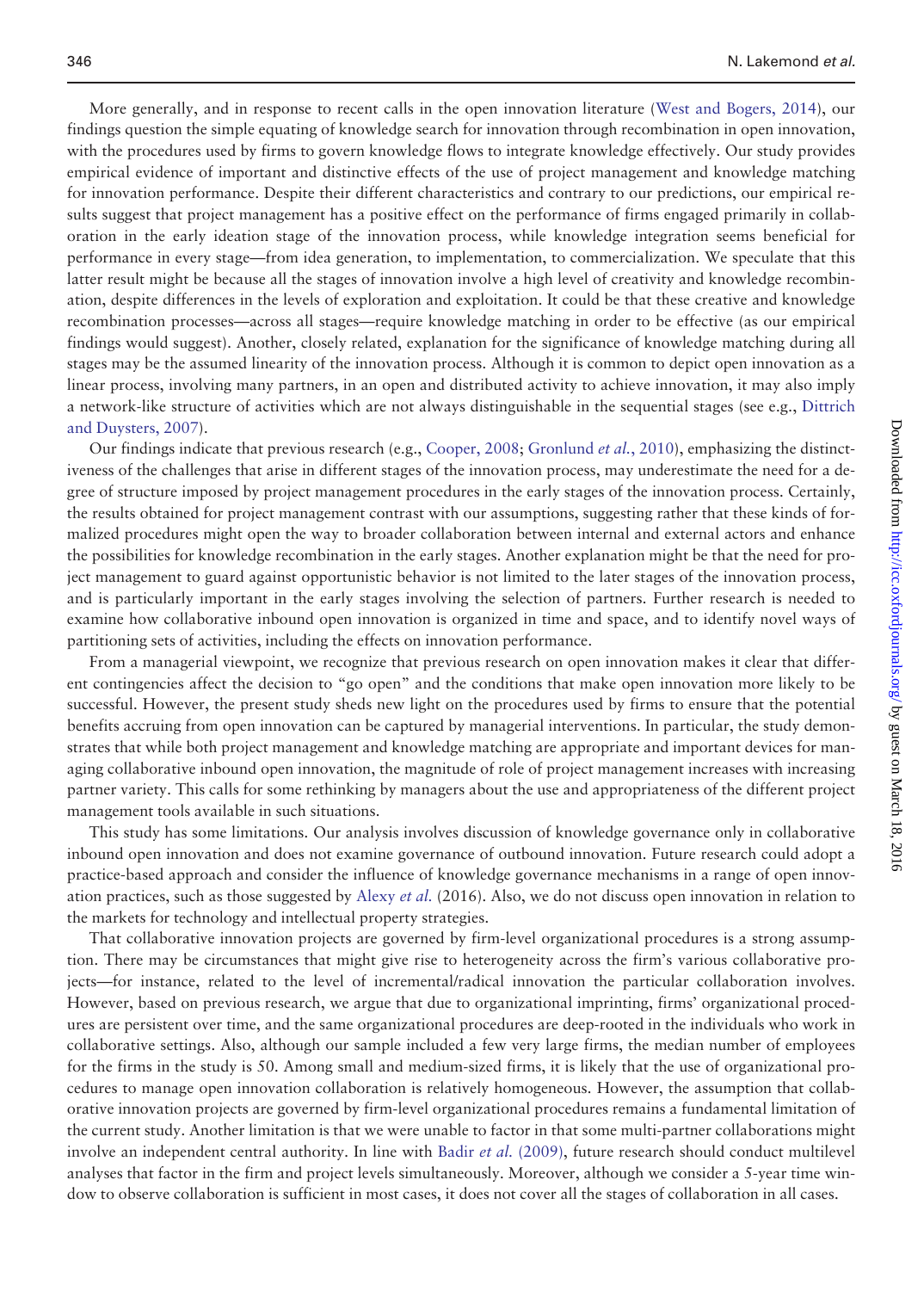<span id="page-14-0"></span>Although the study relies on a rich and detailed cross-section of innovative firms in three different countries, the data make it difficult to draw strong causal inferences about the relationship between decisions pertaining to the application of governance procedures and open innovation outcomes. It would be useful to have panel data or experimental data, especially at the level of innovation projects, in order to draw definite conclusions concerning the direction of the relationship. In addition, we focus on only two types of knowledge governance procedures and downplay the role of the market; future research could consider a broader set of governance procedures (see also, [Rothwell, 1994](#page-17-0); [Felin and Zenger, 2014\)](#page-15-0).

How open innovation in general could best be governed over the stages of the innovation process, and in the case of the involvement of a few or many partners, would appear to be an exciting area for future research. In addition, how the benefits of open innovation are appropriated ([Laursen and Salter, 2014](#page-16-0)), combined with the choice of governance, have yet to be explored. We suggest that future research could benefit from integrating our approach with that of [Zobel](#page-17-0) et al. [\(2016\)](#page-17-0) and Alexy et al. (2016). This could imply further investigation of the interaction between specific intellectual property rights (e.g., patents) and human capital investments, with the knowledge governance types discussed here. The insights gained from research integrating these constructs could be informative for managers engaging in open innovation processes.

#### Acknowledgements

The authors acknowledge financial support for this research from Riksbankens Jubileumsfond and VINNOVA. We thank the guest editors Christopher Tucci and Joel West, three anonymous reviewers, and the participants at the first World Open Innovation Conference and the 31st EGOS Colloquium for valuable comments and feedback. The usual caveats apply.

#### **References**

- Afuah, A. and C. L. Tucci (2012), 'Crowdsourcing as a solution to distant search,' Academy of Management Review, 37(3), 355–375. Aghion, P. and J. Tirole (1994), 'The management of innovation,' The Quarterly Journal of Economics, 109(4), 1185–1209.
- Ahuja, G. (2000), 'Collaboration networks, structural holes and innovation: a longitudinal study,' Administrative Science Quarterly, 45(3), 425–455.
- Alexy, O., E. Bascavusoglu-Moreau and A. J. Salter (2016), 'Toward an aspiration-level theory of open innovation,' Industrial and Corporate Change, 25(2), 289–306.
- Arora, A., A. Fosfuri and A. Gambardella (2001), 'Markets for technology and their implications for corporate strategy,' Industrial and Corporate Change, 10(2), 419–451.
- Arora, A. and A. Gambardella (2010), 'Ideas for rent: an overview of markets for technology,' Industrial and Corporate Change, 19(3), 775–803.
- Badir, Y. F., B. Büchel and C. L. Tucci (2009), 'The performance impact of intra-firm organizational design on an alliance's NPD projects,' Research Policy, 38(8), 1350–1364.
- Baron, J. N., M. T. Hannan and M. D. Burton (1999), 'Building the iron cage: determinants of managerial intensity in the early years of organizations,' American Sociological Review, 64(4), 527–547.
- Baum, J., T. Calabrese and B. S. Silverman (2000), 'Don't go it alone: alliance networks and startups' performance in Canadian biotechnology,' Strategic Management Journal, 21(3), 267–294.
- Bechky, B. A. (2003), 'Sharing meaning across occupational communities: the transformation of understanding on a production floor,' Organization Science, 14(3), 312–330.
- Belsey, D. A., E. Kuh and R. E. Welsch (1980), Regression Diagnostics: Identifying Influential Data and Sources of Collinearity. John Wiley: Hoboken, NJ.
- Bengtsson, L., N. Lakemond, V. Lazzarotti, R. Manzini, L. Pellegrini and F. Tell (2015), 'Open to a select few? Matching partners and knowledge content for open innovation performance,' Creativity and Innovation Management, 24(1), 72-86.
- Berchicci, L. (2013), 'Towards an open R&D system: internal R&D investment, external knowledge acquisition and innovative performance,' Research Policy, 42(1), 117–127.
- Berggren, C., J. Sydow and F. Tell (2016), 'Relating knowledge integration and absorptive capacity: knowledge boundaries and reflective agency in path-dependent processes,' in F. Tell, C. Berggren, S. Brusoni and A. van de Ven (eds), Managing Knowledge Integration across Boundaries. Oxford University Press: Oxford, UK.
- Bertrand, O. and M. J. Mol (2013), 'The antecedents and innovation effects of domestic and offshore R&D outsourcing: the contingent impact of cognitive distance and absorptive capacity,' Strategic Management Journal, 34(6), 751–760.
- Brown, J. S. and P. Duguid (1991), 'Organizational learning and communities-of-practice: toward a unified view of working, learning, and innovation,' Organization Science, 2(1), 40–57.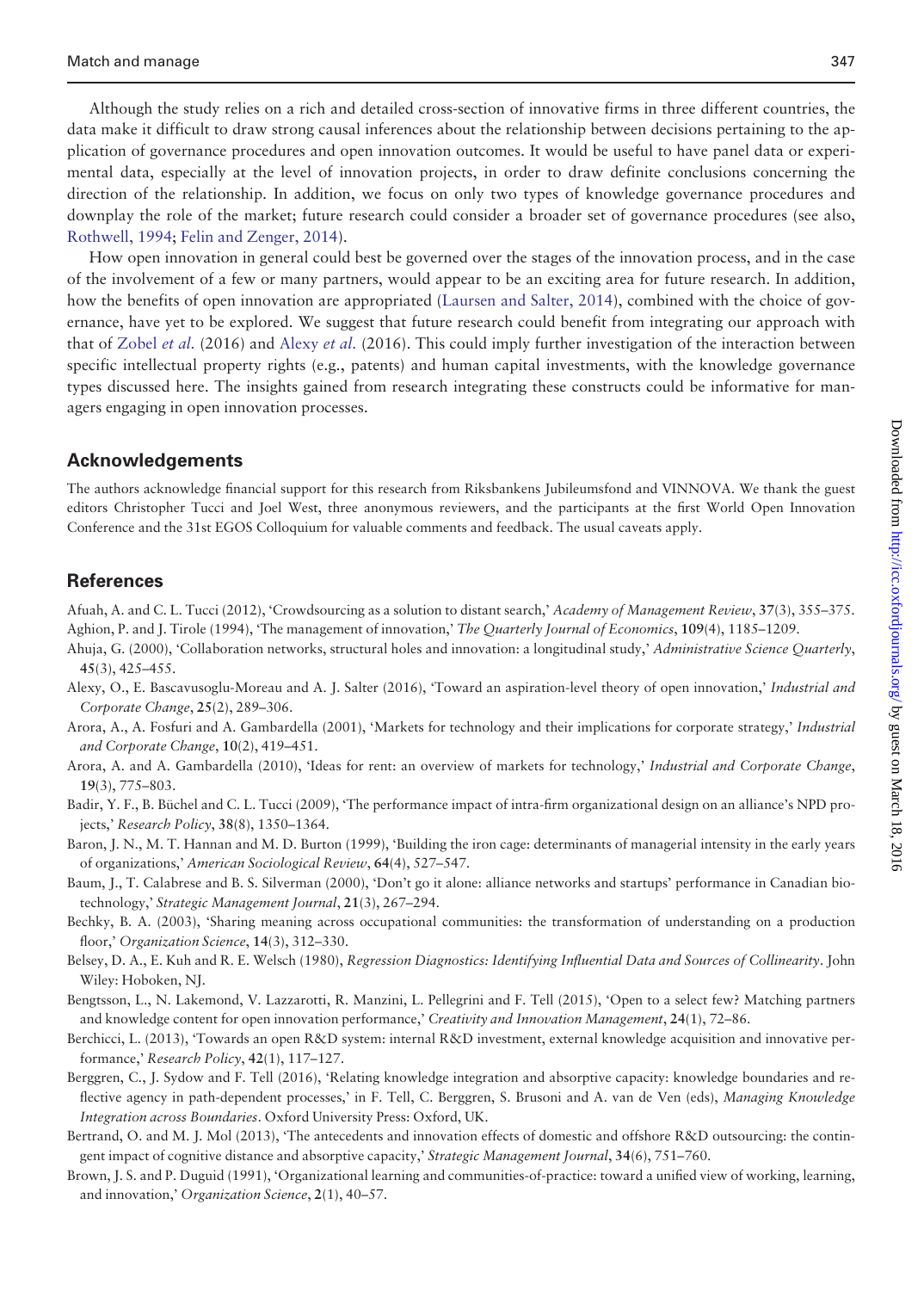- <span id="page-15-0"></span>Carlile, P. R. (2002), 'A pragmatic view of knowledge and boundaries: boundary objects in new product development,' Organization Science, 13(4), 442–455.
- Carlile, P. R. (2004), 'Transferring, translating, and transforming: an integrative framework for managing knowledge across boundaries,' Organization Science, 15(5), 555–568.
- Cassiman, B. and R. Veugelers (2006), 'In search of complementarity in innovation strategy: internal R&D and external knowledge acquisition,' Management Science, 52(1), 68–82.

Chesbrough, H. (2003), Open Innovation. Harvard University Press: Cambridge, MA.

Chesbrough, H. and M. Bogers (2014), 'Explicating open innovation: clarifying an emerging paradigm for understanding innovation,' in H. Chesbrough, W. Vanhaverbeke and J. West (eds), New Frontiers in Open Innovation. Oxford University Press: Oxford, UK.

- Clausen, T., M. Pohjola, K. Sapprasert and B. Verspagen (2012), 'Innovation strategies as a source of persistent innovation,' Industrial and Corporate Change, 21(3), 553–585.
- Cohen, W. M. and D. A. Levinthal (1990), 'Absorptive capacity: a new perspective on learning and innovation,' Administrative Science Quarterly, 35(1), 128–152.
- Cooper, R. G. (2008), 'Perspective: the stage-gate® idea-to-launch process update, what's new, and nexgen systems,' Journal of Product Innovation Management, 25(3), 213–232.

Cyert, R. M. and J. G. March (1963), A Behavioral Theory of the Firm. Prentice-Hall: Englewood Cliffs, NJ.

Dahlander, L., L. Frederiksen and F. Rullani (2008), 'Online communities and open innovation,' Industry and Innovation, 15(2), 115–123.

Dahlander, L. and D. Gann (2010), 'How open is innovation?,' Research Policy, 39(6), 699–709.

- Dahlander, L. and H. Piezunka (2014), 'Open to suggestions: how organizations elicit suggestions through proactive and reactive attention,' Research Policy, 43(5), 812–827.
- Dekker, H. C. (2004), 'Control of inter-organizational relationships: evidence on appropriation concerns and coordination requirements,' Accounting, Organizations and Society, 29(1), 27–49.

Demsetz, H. (1988), 'The theory of the firm revisited,' Journal of Law, Economics, and Organization, 4(1), 141–161.

Dittrich, K. and G. Duysters (2007), 'Networking as a means to strategy change: the case of open innovation in mobile telephony,' Journal of Product Innovation Management, 24(6), 510–521.

Dosi, G. (1988), 'Sources, procedures and microeconomic effects of innovation,' Journal of Economic Literature, 26(3), 1120-1171.

- Du Chatenier, E., J. A. Verstegen, H. J. Biemans, M. Mulder and O. S. Omta (2010), 'Identification of competencies for professionals in open innovation teams,' R&D Management, 40(3), 271-280.
- Enberg, C., L. Lindkvist and F. Tell (2006), 'Exploring the dynamics of knowledge integration: acting and interacting in project teams,' Management Learning, 37(2), 143–165.
- Faems, D., B. Van Looy and K. Debackere (2005), 'Interorganizational collaboration and innovation: toward a portfolio approach,' Journal of Product Innovation Management, 22(3), 238–250.
- Felin, T. and T. R. Zenger (2014), 'Closed or open innovation? Problem solving and the governance choice,' Research Policy, 43(5), 914–925.
- Fey, C. F. and J. Birkinshaw (2005), 'External sources of knowledge, governance mode, and R&D performance,' Journal of Management, 31(4), 597–621.
- Field, A. (2013), Discovering Statistics using IBM SPSS Statistics. Sage: London, UK.
- Fleming, L. and O. Sorenson (2004), 'Science as a map in technological search,' Strategic Management Journal, 25(8/9), 909–928.
- Forza, C. (2002), 'Survey research in operations management: a process-based perspective,' International Journal of Operations & Production Management, 22(2), 152–194.
- Foss, N. J., K. Husted and S. Michailova (2010), 'Governing knowledge sharing in organizations: levels of analysis, governance mechanisms, and research directions,' Journal of Management Studies, 47(3), 455-482.
- Foss, N. J., K. Laursen and T. Pedersen (2011), 'Linking customer interaction and innovation: the mediating role of new organizational practices,' Organization Science, 22(4), 980–999.

Gans, J. S. and S. Stern. (2010), 'Is there a market for ideas?,' Industrial and Corporate Change, 19(3), 805–837.

- Garriga, H., G. von Krogh and S. Spaeth (2013), 'How constraints and knowledge impact open innovation,' Strategic Management Journal, 34(9), 1134–1144.
- Gassmann, O. and E. Enkel (2004), 'Towards a theory of open innovation: three core process archetypes,' R&D Management Conference, Taiwan, Vol. 6, pp. 1–18
- Grandori, A. (2001), 'Neither hierarchy nor identity: knowledge-governance mechanisms and the theory of the firm,' Journal of Management and Governance, 5(3–4), 381–399.
- Granstrand, O. and M. Holgersson (2013), 'Managing the intellectual property disassembly problem,' California Management Review, 55(4), 184–210.
- Grant, R. (1996), 'Toward a knowledge-based theory of the firm,' Strategic Management Journal, 17, 109–122.
- Grant, R. M. and C. Baden-Fuller (2004), 'A knowledge accessing theory of strategic alliances,' Journal of Management Studies, 41(1), 61–84.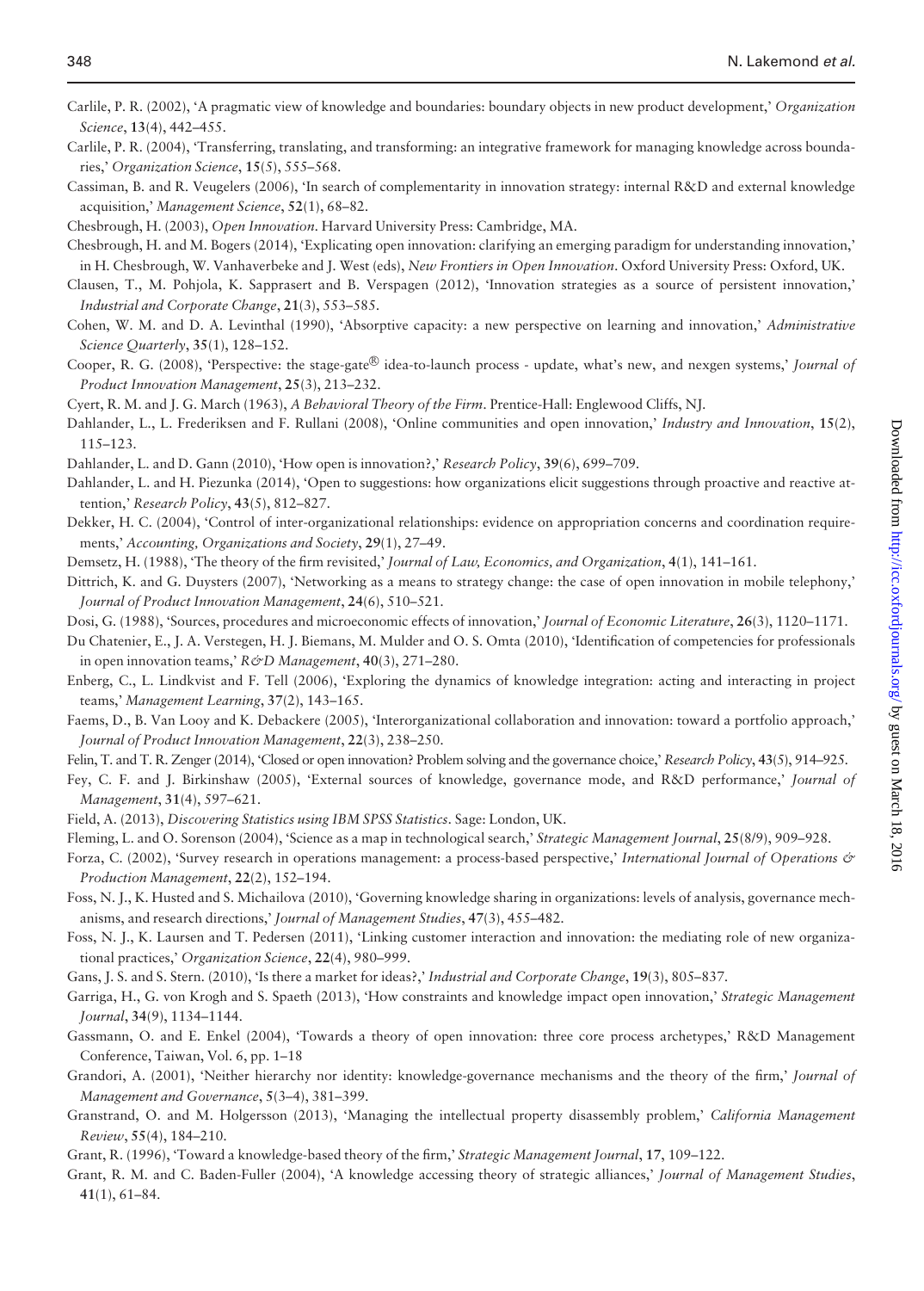- <span id="page-16-0"></span>Grimpe, C. and W. Sofka (2009), 'Search patterns and absorptive capacity: low- and high-technology sectors in European countries,' Research Policy, 38(3), 495–506.
- Gronlund, J., D. R. Sjodin and J. Frishammar (2010), 'Open innovation and the stage-gate process: a revised model for new product development,' California Management Review, 52(3), 106–131.
- Hagedoorn, J. (1993), 'Understanding the rationale of strategic technology partnering: interorganizational modes of cooperation and sectoral differences,' Strategic Management Journal, 14(5), 371-385.
- Hannan, M. T., M. D. Burton and J. N. Baron (1996), 'Inertia and change in the early years: employment relations in young, high technology firms,' Industrial and Corporate Change, 5(2), 503–536.
- Heath, C. and N. Staudenmayer (2000), 'Coordination neglect: how lay theories of organizing complicate coordination in organizations,' Research in Organizational Behavior, 22, 153–191.
- Higgins, M. C. (2005), Career Imprints: Creating Leaders across an Industry. Jossey-Bass: San Francisco, CA.
- Hoang, H. and F. T. Rothaermel (2010), 'Leveraging internal and external experience: exploration, exploitation, and R&D project performance,' Strategic Management Journal, 31(7), 734–758.
- Holmström, B. (1989), 'Agency costs and innovation,' Journal of Economic Behavior and Organization, 12, 305-327.
- Huizingh, E. (2011), 'Open innovation: state of the art and future perspectives,' Technovation, 31(1), 2–9.
- Hung, K. P. and C. Chou (2013), 'The impact of open innovation on firm performance: the moderating effects of internal R&D and environmental turbulence,' Technovation, 33(10-11), 368-380.
- Jansen, J. J. P., F. A. J. van den Bosch and H. W. Volberda (2005), 'Managing potential and realized absorptive capacity: how do organizational antecedents matter?,' Academy of Management Journal, 48(6), 999–1015.
- Johansson, M., M. Axelson, C. Enberg and F. Tell (2011), 'Knowledge integration in inter-firm R&D collaboration,' in C. Berggren, A. Bergek, L. Bengtsson, M. Hobday and S. Söderlund (eds), Knowledge Integration and Innovation. Oxford University Press: Oxford, UK, pp. 148–169.
- Kogut, B. and U. Zander (1992), 'Knowledge of the firm, combinative capabilities, and the replication of technology,' Organization Science 3(3), 383–397.
- Kogut, B. and U. Zander (1996), 'What firms do? Coordination, identity, and learning,' Organization Science, 7(5), 502–518.
- Lane, P. J. and M. Lubatkin (1998), 'Relative absorptive capacity and interorganizational learning,' Strategic Management Journal, 19(5), 461–477.
- Laursen, K. (2012), 'Keep searching and you'll find: what do we know about variety creation through firms' search activities for innovation?,' Industrial and Corporate Change, 21(5), 1181–1220.
- Laursen, K., F. Masciarelli and A. Prencipe (2012), 'Regions matter: how localized social capital affect innovation and external knowledge use,' Organization Science, 23(1), 177–193.
- Laursen, K. and A. Salter (2006), 'Open for innovation: the role of openness in explaining innovation performance among UK manufacturing firms,' Strategic Management Journal, 27(2), 131–150.
- Laursen, K. and A. J. Salter (2014), 'The paradox of openness: appropriability, external search and collaboration,' Research Policy, 43(5), 867–878.
- Lazzarotti, V. and R. Manzini (2009), 'Different modes of open innovation: a theoretical framework and empirical study,' International Journal of Innovation Management, 13(4), 615–636.
- Lazzarotti, V., R. Manzini and L. Pellegrini (2011), 'Firm-specific factors and the openness degree: a survey of Italian firms,' European Journal of Innovation Management, 14(4), 412–434.
- Leiponen, A. (2012), 'The benefits of R&D and breadth in innovation strategies: a comparison of Finnish service and manufacturing firms,' Industrial and Corporate Change, 21(5), 1255–1281.
- Leiponen, A. and C. E. Helfat (2010), 'Innovation opportunities, knowledge sources, and the benefits of breadth,' Strategic Management Journal, 31(2), 224–236.
- Lim, K. (2009), 'The many faces of absorptive capacity: spillovers of copper interconnect technology for semiconductor chips,' Industrial and Corporate Change, 18(6), 1249–1284.
- Lin, B.-W. and C.-J. Chen (2006), 'Fostering product innovation in industry networks: the mediating role of knowledge integration,' The International Journal of Human Resource Management, 17(1), 155–173.
- Lindell, M. K. and D. J. Whitney (2001), 'Accounting for common method variance in cross-sectional research designs,' Journal of Applied Psychology, 86(1), 114–121.
- Love, J. H., S. Roper and P. Vahter (2014), 'Learning from openness: the dynamics of breadth in external innovation linkages,' Strategic Management Journal, 35(11), 1703–1716.
- McEvily, B., J. Jaffee and M. Tortoriello (2012), 'Not all bridging ties are equal: network imprinting and firm growth in the Nashville legal industry, 1933–1978,' Organization Science, 23(2), 547–563.
- Milgrom, P. and J. Roberts (1992), Economics, Organization & Management. Prentice Hall: Upper Saddle River, NJ.
- Nickerson, J. A. and T. R. Zenger (2004), 'A knowledge-based theory of the firm—the problem-solving perspective,' Organization Science, 15(6), 617–632.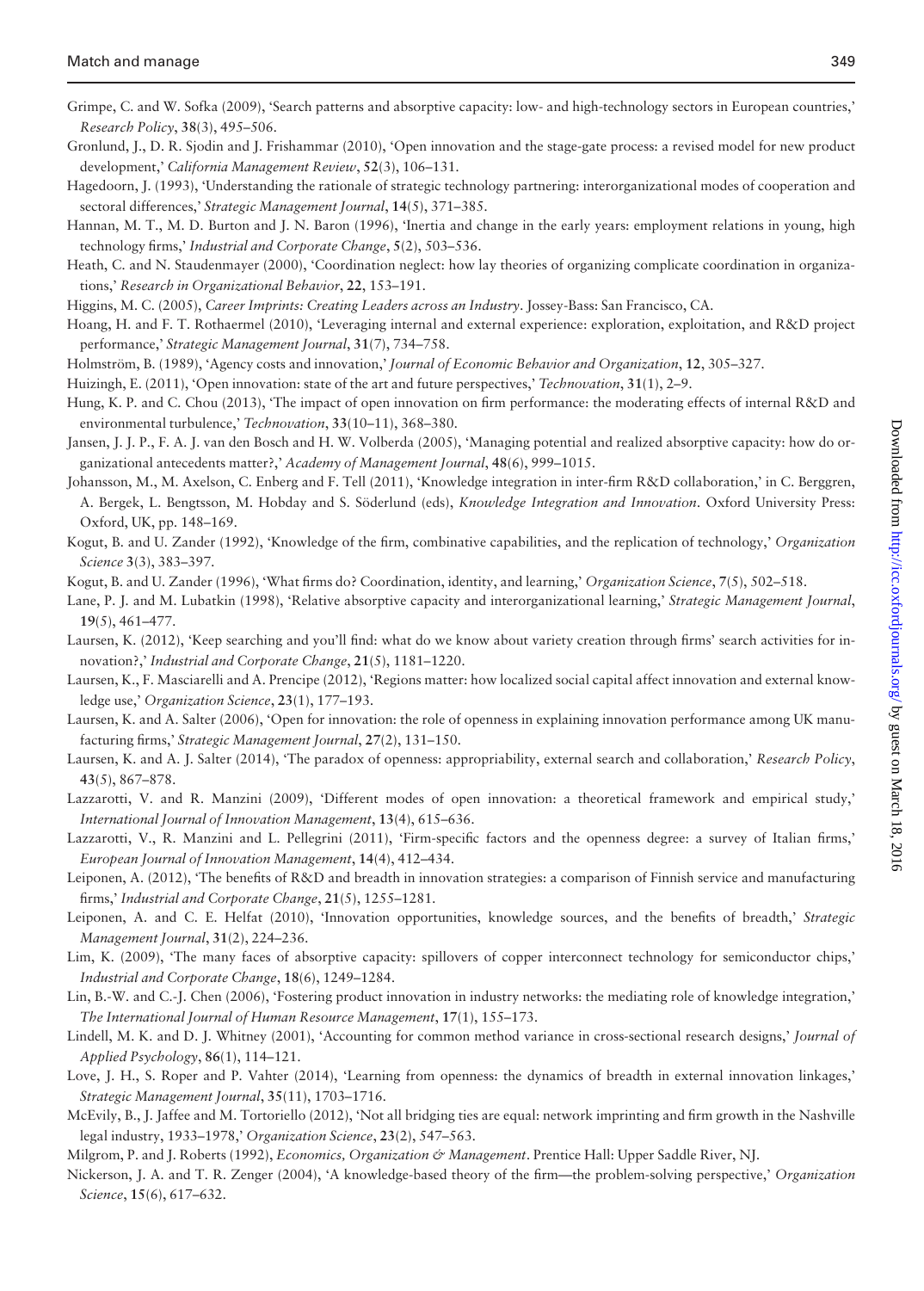- <span id="page-17-0"></span>Nooteboom, B. (2009), A Cognitive Theory of the Firm: Learning, Governance and Dynamic Capabilities. Edward Elgar Publishing: Cheltenham, UK.
- Nunnally, J. (1978), Psychometric Methods. McGraw-Hill: New York, NY.
- Ouchi, W. G. (1980), 'Markets, bureaucracies, and clans,' Administrative Science Quarterly, 25(1), 129–141.
- Parmigiani, A. and M. Rivera-Santos (2011), 'Clearing a path through the forest: a meta-review of interorganizational relationships,' Journal of Management, 37(4), 1108–1136.
- Pisano, G. (1990), 'The R&D boundaries of the firm: an empirical analysis,' Administrative Science Quarterly, 35(1), 153–176.
- Podsakoff, P. M., S. B. MacKenzie, J. Y. Lee and N. P. Podsakoff (2003), 'Common method biases in behavioral research: a critical review of the literature and recommended remedies,' Journal of Applied Psychology, 88(5), 879–903.
- Postrel, S. (2002), 'Islands of shared knowledge: specialization and mutual understanding in problem-solving teams,' Organization Science, 13(3), 303–320.
- Postrel, S. (2009), 'Multitasking teams with variable complementarity: challenges for capability management,' Academy of Management Review, 34(2), 273–296.
- Powell, W. W. (1987), 'Hybrid organizational arrangements new form or transitional development,' California Management Review, 30(1), 67–87.
- Roberts, J. (2004), The Modern Firm. Oxford University Press: Oxford, UK.
- Rothaermel, F. and M. Alexandre (2009), 'Ambidexterity in technology sourcing: the moderating role of absorptive capacity,' Organization Science, 20(4), 759–780.
- Rothwell, R. (1994), 'Towards the fifth-generation innovation process,' International Marketing Review, 11(1), 7–31.
- SCB (2014), Innovationsverksamhet i svenska företag 2010–2012. Statistiska Centralbyrån: Sweden.
- Schildt, H., T. Keil and M. Maula (2012), 'The temporal effects of relative and firm-level absorptive capacity on interorganizational learning,' Strategic Management Journal, 33(10), 1154–1173.
- Seidel, V. P. and B. Langner (2015), 'Using an online community for vehicle design: project variety and motivations to participate,' Industrial and Corporate Change, 24(3), 635–653.
- Somaya, D. (2012), 'Patent strategy and management an integrative review and research agenda,' Journal of Management, 38(4), 1084–1114.
- Spithoven, A., B. Clarysse and M. Knockaert (2010), 'Building absorptive capacity to organise inbound open innovation in traditional industries,' Technovation, 30(2), 130–141.
- Srikanth, K. and P. Puranam (2011), 'Integrating distributed work: comparing task design, communication, and tacit coordination mechanisms,' Strategic Management Journal, 32(8), 849–875.
- Srikanth, K. and P. Puranam (2014), 'The firm as a coordination system: evidence from software services offshoring,' Organization Science, 25(4), 1253–1271.
- Tell, F. (2011), 'Knowledge integration and innovation: a survey of the field,' in C. Berggren, A. Bergek, L. Bengtsson, M. Hobday and J. Söderlund (eds.), Knowledge Integration and Innovation: Critical Challenges facing International Technology-based Firms. Oxford University Press: Oxford, UK, pp. 20–58.
- Turner, K. L. and M. V. Makhija (2006), 'The role of organizational controls in managing knowledge,' Academy of Management Review, 31(1), 197–217.
- van Beers, C. and F. Zand (2014), 'R&D cooperation, partner diversity, and innovation performance: an empirical analysis,' Journal of Product Innovation Management, 31(2), 292–312.
- Vanhaverbeke, W. and M. Cloodt (2006), 'Open innovation in value networks,' in H. Chesbrough, W. Vanhaverbeke and J. West (eds), Open Innovation: Researching a New Paradigm. Oxford University Press: Oxford, UK, pp. 258–281.
- Vega-Jurado, J., A. Gutiérrez-Gracia and I. Fernández-de-Lucio (2009), 'Does external knowledge sourcing matter for innovation? Evidence from the Spanish manufacturing industry,' Industrial and Corporate Change, 18(4), 637–670.
- Volberda, H. W., N. J. Foss and M. A. Lyles (2010), 'Perspective-absorbing the concept of absorptive capacity: how to realize its potential in the organization field,' Organization Science, 21(4), 931–951.
- West, J. and M. Bogers (2014), 'Leveraging external sources of innovation: a review of research on open innovation,' Journal of Product Innovation Management, 31(4), 814–831.
- Williamson, O. and S. G. Winter (eds.) (1991), The Nature of the Firm: Origins, Evolution, and Development. Oxford University Press: New York, NY.
- Williamson, O. E. (1985), The Economic Institutions of Capitalism. Free Press: New York, NY.
- Williamson, O. E. (1991), 'Comparative economic organization: the analysis of discrete structural alternatives,' Administrative Science Quarterly, 36(2), 269–296.
- Zahra, S. A. and G. George (2002), 'Absorptive capacity: a review, reconceptualization, and extension,' Academy of Management Review, 27(2), 185–203.
- Zobel, A.-K., B. Balsmeier and H. Chesbrough (2016), 'Does patenting help or hinder open innovation? Evidence from new entrants in the solar industry,' Industrial and Corporate Change, 25(2), 307–331.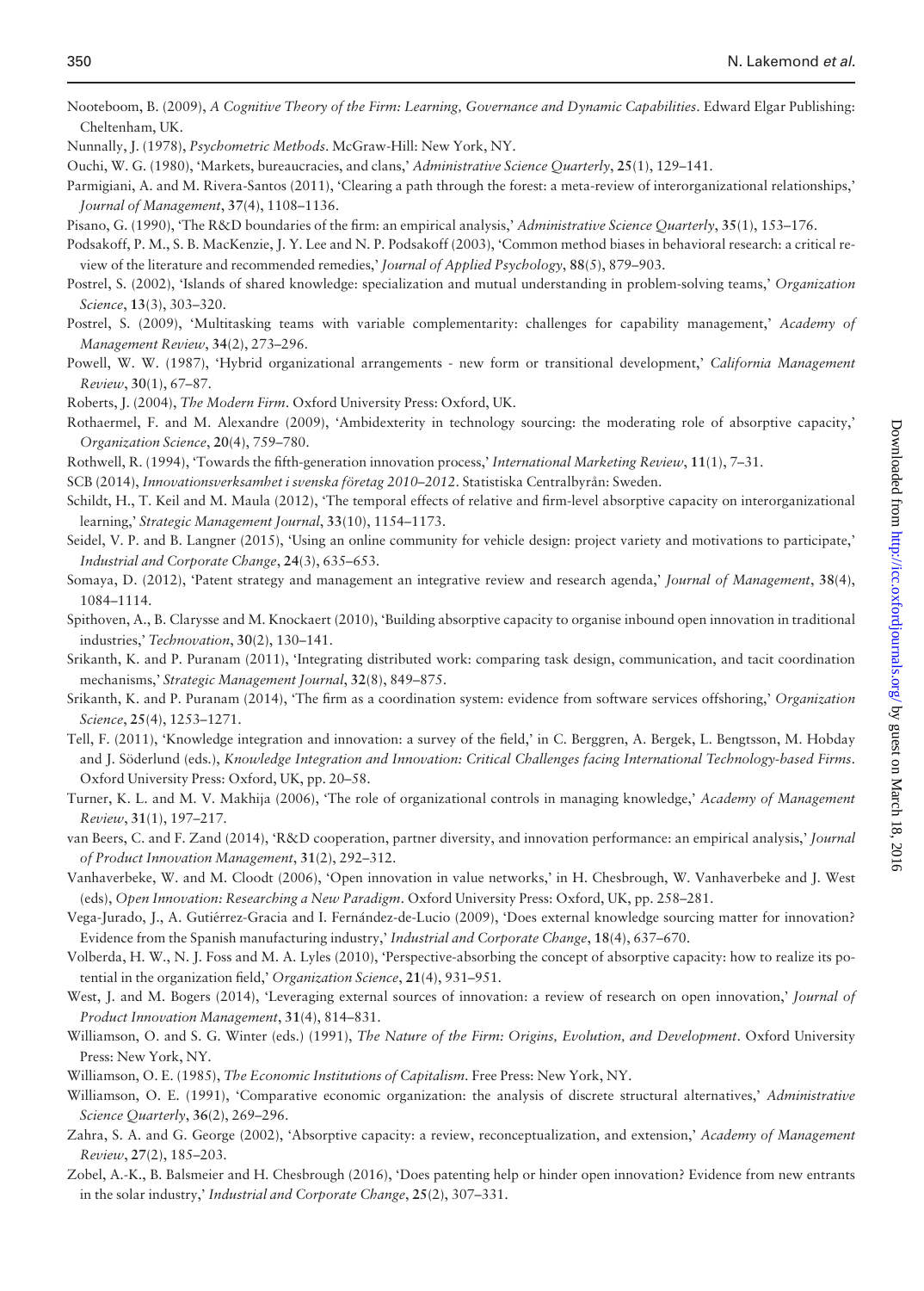# <span id="page-18-0"></span>Appendix

Table A1. Factor loadings

| Factors                                         | Innovation Project | performance management matching |       |       |          | Knowledge Ideation Implementation Commercialization |
|-------------------------------------------------|--------------------|---------------------------------|-------|-------|----------|-----------------------------------------------------|
| Performance                                     |                    |                                 |       |       |          |                                                     |
| New or improved product/services                | 0.816              |                                 |       |       |          |                                                     |
| New or improved processes                       | 0.841              |                                 |       |       |          |                                                     |
| New markets                                     | 0.751              |                                 |       |       |          |                                                     |
| Project management                              |                    |                                 |       |       |          |                                                     |
| Project management techniques                   |                    | 0.736                           |       |       |          |                                                     |
| Assessment of performance results               |                    | 0.872                           |       |       |          |                                                     |
| Rewards and incentive systems                   |                    | 0.728                           |       |       |          |                                                     |
| Knowledge matching                              |                    |                                 |       |       |          |                                                     |
| Matching of partners' technological competences |                    |                                 | 0.856 |       |          |                                                     |
| Access to partners' knowledge resources         |                    |                                 | 0.852 |       |          |                                                     |
| Synergy by combining knowledge among firms      |                    |                                 | 0.861 |       |          |                                                     |
| Innovation stages                               |                    |                                 |       |       |          |                                                     |
| Idea                                            |                    |                                 |       | 0.837 |          |                                                     |
| Experimentation                                 |                    |                                 |       | 0.856 |          |                                                     |
| Engineering                                     |                    |                                 |       |       | 0.749    |                                                     |
| Manufacturing                                   |                    |                                 |       |       | 0.873    |                                                     |
| Commercialization                               |                    |                                 |       |       |          | 0.950                                               |
| Variance explained                              | 64.6%              | $61.1\%$                        | 73.3% | 33.9% | $27.2\%$ | 20.8%                                               |
| Cronbach's alpha                                | 0.719              | 0.675                           | 0.817 | 0.691 | 0.584    |                                                     |
| $\overline{N}$                                  | 415                | 415                             | 415   | 415   | 415      | 415                                                 |

# Appendix—Survey questions and items

| Innovation performance:                                                                               | 1 (not at all) $-7$ (to a |
|-------------------------------------------------------------------------------------------------------|---------------------------|
| Please indicate how well collaboration with external partners in innovation activities has performed  | great extent)             |
| against the following objectives over the last 3 years:                                               |                           |
| - Introduce new or significantly improved products or services                                        |                           |
| Introduce new or significantly improved process of producing our products or services<br>$\sim$       |                           |
| Opening of new markets<br>$\sim$                                                                      |                           |
| Project management:                                                                                   | 1 (strongly disagree)-    |
| Please indicate your agreement with each of the following statements with respect to your firm's      | 7 (strongly agree)        |
| organisational and managerial actions regarding collaboration with external partners in innovation    |                           |
| activities:                                                                                           |                           |
| - We use project management techniques to manage the collaborations                                   |                           |
| We formally asses the performance and results of collaborative projects<br>$\sim$                     |                           |
| We have a reward and incentive system to recognise the benefits of collaborative innovation<br>$\sim$ |                           |
| Knowledge matching:                                                                                   | 1 (strongly disagree) $-$ |
| Please indicate your agreement with each of the following statements with respect to your firm's      | 7 (strongly agree)        |
| experience in collaboration in innovation with external partners:                                     |                           |
| - Partners' technological competences match up                                                        |                           |

- Access to partners' knowledge resources
- Synergy created by combining knowledge among participating firms